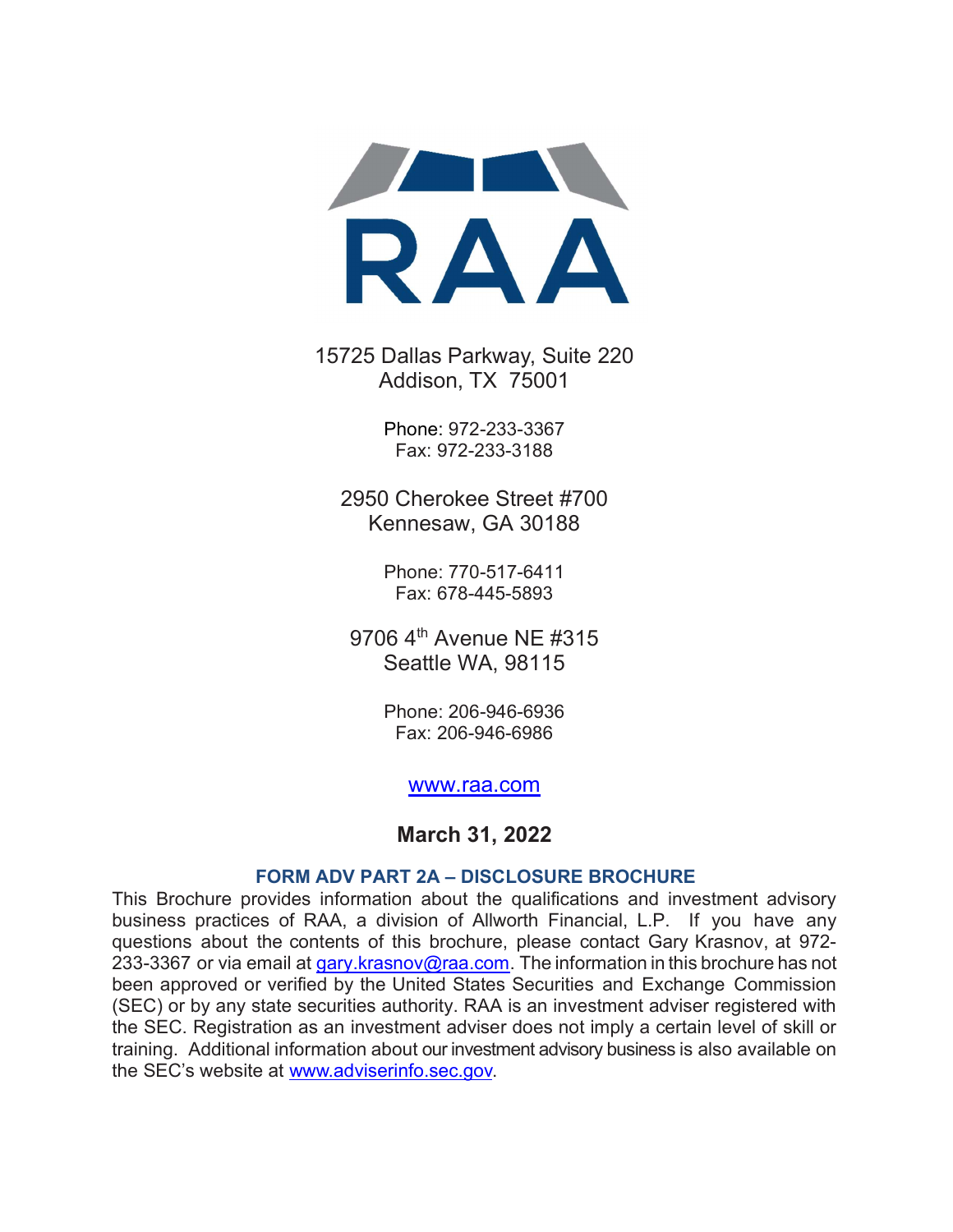### MATERIAL CHANGES

This item provides information regarding specific material changes and a summary of such changes made to the Disclosure Brochure since the last annual update of the brochure which occurred in March 2021.

RAA may delegate some or all of its responsibilities for a portion or all of a client's portfolio to one or more third party investment advisers. Please see "Advisory Business" for additional details on these relationships.

We will ensure that you receive a summary of any material changes to this and subsequent disclosure brochures within 120 days after our firm's fiscal year ends. Our firm's fiscal year ends on December 31, so you will receive the summary of material changes no later than April 30 each year. At that time, we will also offer or provide a copy of the most current disclosure brochure. We may also provide other ongoing disclosure information about material changes as necessary.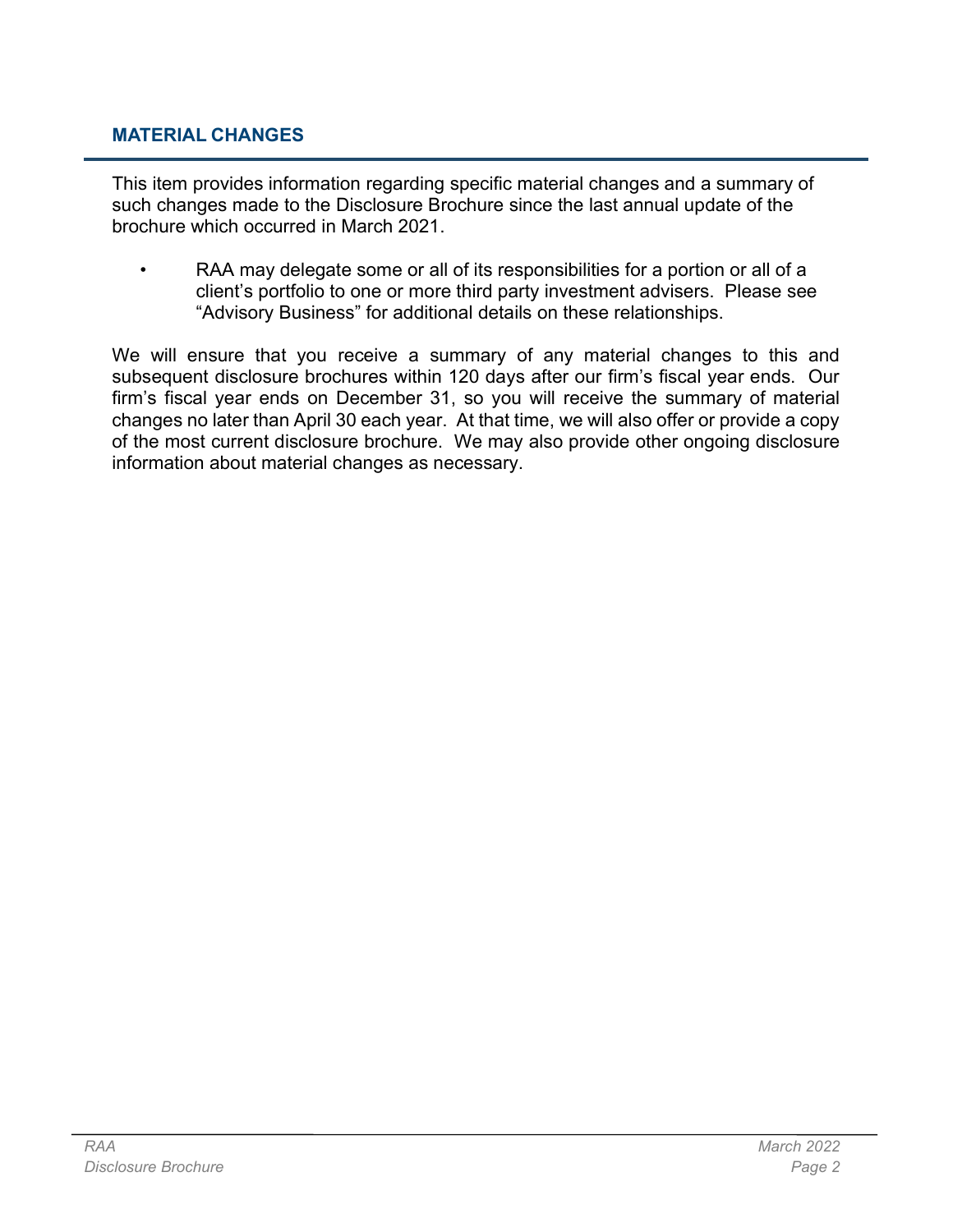# TABLE OF CONTENTS

| ITEM 6 - PERFORMANCE-BASED FEES AND SIDE-BY-SIDE MANAGEMENT  11   |  |
|-------------------------------------------------------------------|--|
|                                                                   |  |
| ITEM 8 - METHODS OF ANALYSIS, INVESTMENT STRATEGIES AND RISK OF   |  |
|                                                                   |  |
| ITEM 10 - OTHER FINANCIAL INDUSTRY ACTIVITIES AND AFFILIATIONS 15 |  |
| ITEM 11 - CODE OF ETHICS, PARTICIPATION OR INTEREST IN CLIENT     |  |
|                                                                   |  |
|                                                                   |  |
| ITEM 14 - CLIENT REFERRALS AND OTHER COMPENSATION  19             |  |
|                                                                   |  |
|                                                                   |  |
|                                                                   |  |
|                                                                   |  |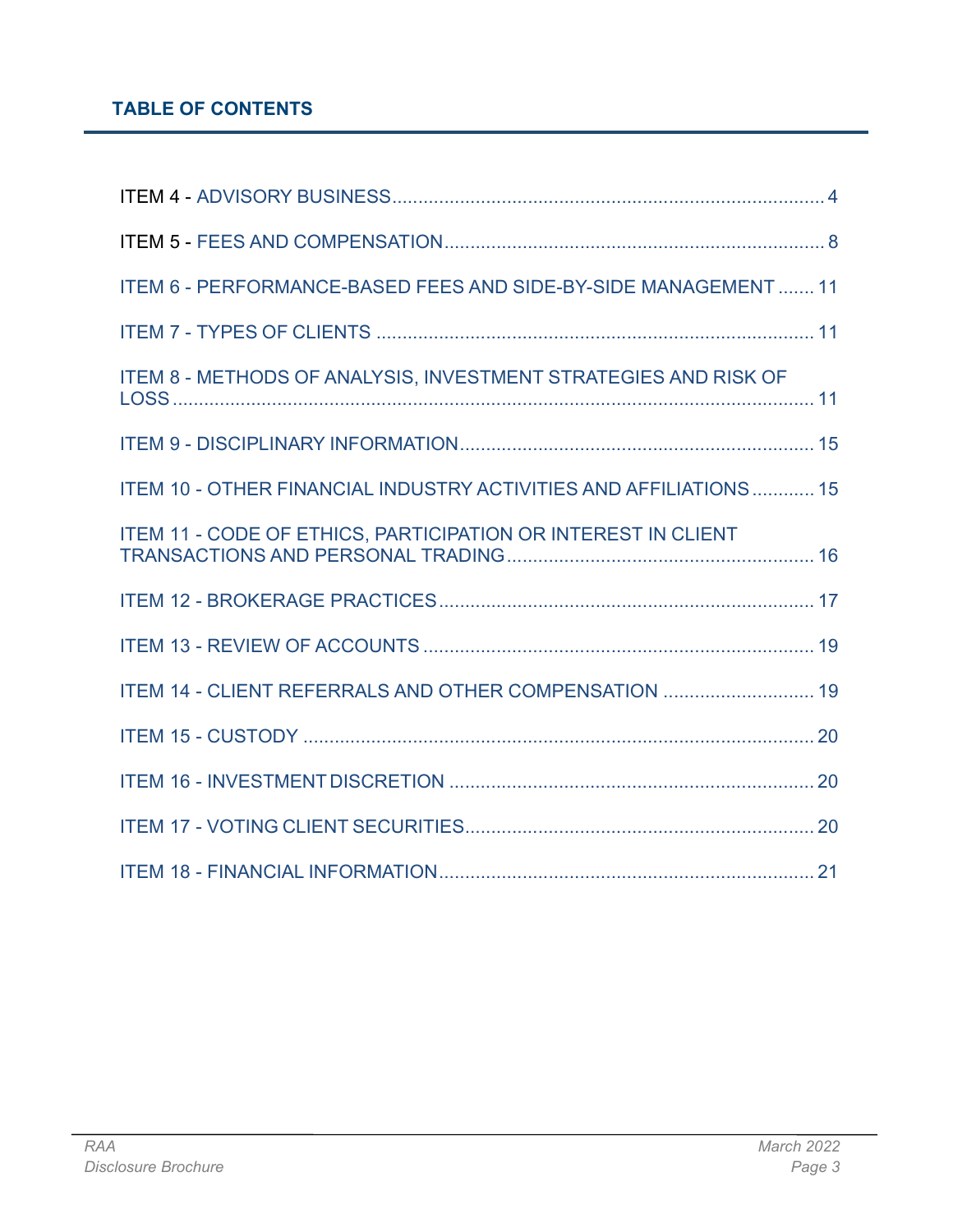## ITEM 4 - ADVISORY BUSINESS

#### ADVISORY FIRM DESCRIPTION

Allworth Financial, LP. d/b/a RAA (referred to as "RAA", "Allworth" or the "Firm") is owned and controlled, through intermediate subsidiaries, by the Ontario Teachers' Pension Plan and Lightyear Capital. Allworth has been an investment adviser registered with the United States Securities and Exchange Commission ("SEC") since June 21, 1996. Effective January 1, 2020, RAA was acquired by Allworth and operates as a division of the Firm.

The Firm is a fee based registered investment advisor providing retirement planning, financial planning and investment management services primarily to current and former airline personnel. The Firm offers its clients retirement planning service in addition to investment management services. The Firm's investment strategies are designed to deliver a customized mix of mutual funds, ETFs and other investment products to match both risk tolerance and performance goals of the Firm's clients.

The Firm primarily provides investment advice to its clients through discretionary advisory services based on a client's responses to the Investment Policy Questionnaire and formulation of the Investment Policy Statement. Each discretionary managed account client grants investment discretion to the Firm pursuant to an Investment Management Agreement to manage their assets in the Firm's sole discretion and subject to the Investment Policy Statement.

#### TYPES OF ADVISORY SERVICES

As further described herein, the Firm offers discretionary advisory services through an unbundled (*i.e.*, non-wrap fee) or bundled (*i.e.*, wrap fee) fee program. In the unbundled program, the client pays separately for: custodial and transaction fees, and the Firm's advisory fee. The unbundled program currently is available to RAA clients utilizing the Schwab custodial platform.

The Firm also offers discretionary advisory services through a bundled service called a wrap program. The decision to bundle fees in a wrap program is reached through discussions between the investment adviser representative, client and custodian, based on such variables as (i) the asset class and types of investments the client will invest in, as well as the fee/expense levels associated with such assets, (ii) the degree of expected transactional activity for the chosen strategy or management style provided.

RAA typically does not manage discretionary advisory managed accounts differently based on whether they are wrap accounts vs. non-wrap accounts. Rather the decision on entering into a wrap fee program versus a non-wrap fee program generally is driven by the client's choice in custodian.

#### Wrap Fee Program

For clients with assets at Fidelity, RAA offers a Wrap Fee Program (Program). RAA charges a single fee to the client that includes custody, trading, investment advisory fees and other expenses associated with management of the account. RAA is also the portfolio manager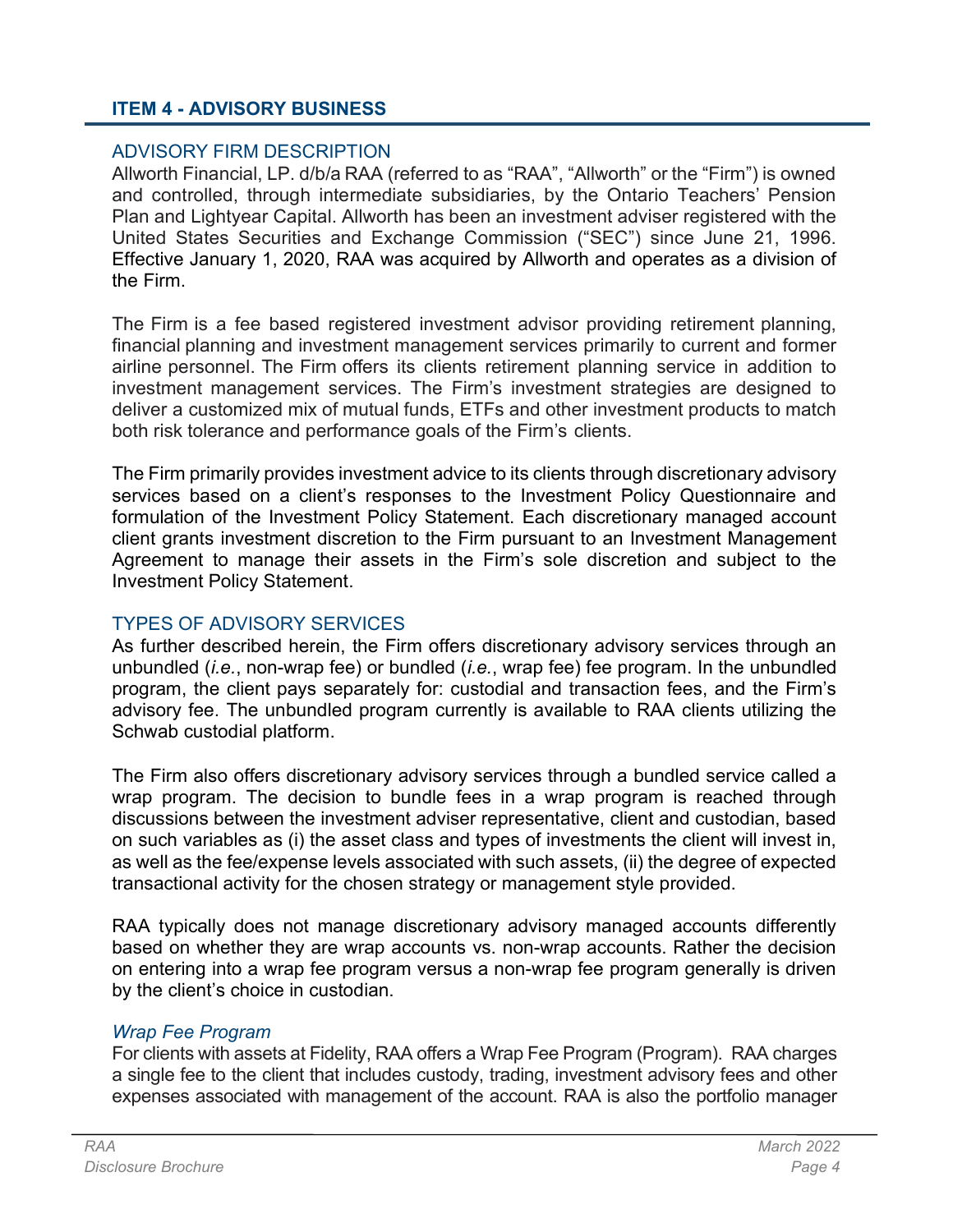for the accounts and clients may select any of the investment strategies RAA and Allworth Financial offers. Various investment strategies are provided under the Program; however, a specific investment strategy and investment policy is created to focus on the specific client's goals and objectives. Depending on a client's individual circumstances, investments will be made in, but not necessarily limited to, no-load mutual funds, funds at NAV, exchange trade funds, equity positions and fixed income positions. For more information on RAA's wrap programs please refer to Appendix 1, RAA's "Wrap Fee Program Brochure."

## Individual Equity Strategy

For client accounts invested in the Individual Equity Strategy, RAA engages Westwood Management Corp. as an overlay manager to provide investment recommendations for its Large Cap Value portfolio. Westwood provides RAA with the holdings and changes to the portfolio strategy and RAA implements the strategy in client accounts, subject to its discretionary trading authority.

### 401(k) Account Management

RAA offers investment advisory services to participants of employer-sponsored retirement plans (primarily in the airline industry) through self-directed brokerage accounts.

## Non-Discretionary Advisory Services

Clients may instruct the Firm to abide by particular guidelines and restrictions as it relates to the investment decisions in their portfolios. The Firm may provide investment advice and counsel for these accounts but will not execute transactions without the client's consent. These accounts are treated as "non-discretionary" and are assessed a management fee according to our standard Managed Accounts fee schedule.

## Self-Directed Advisory Accounts

Clients may prefer to make investment decisions on their own behalf and use the Firm as a resource or sounding board to vet ideas about markets, the economy or investment options. At the discretion of the Firm, self-directed advisory accounts will only be permitted in limited circumstances, such as if the client has other Managed Accounts or if a Managed Account switched to a self-directed account due to a change in the client's investment needs. These accounts are assessed a management fee according to our standard Managed Accounts Standard Fee Schedule.

## Third Party Investment Advisers

After a review of a client's portfolio(s), risk tolerance and investment objectives, RAA may delegate some or all of its responsibilities for a portion or all of a client's portfolio to one or more third party investment advisers (each, a "TPA"). Each TPA will actively manage client portfolio(s) and will assume discretionary investment authority over that portion of the portfolio(s) allocated to the TPA. Discretionary investment authority will allow the TPA to place trades and make changes to client portfolio(s) or the portion of client portfolio(s) the TPA is authorized to manage without prior approval of the client. RAA will periodically monitor each TPA's performance to ensure its investment program remains aligned with the client's goals and objectives. RAA conducts due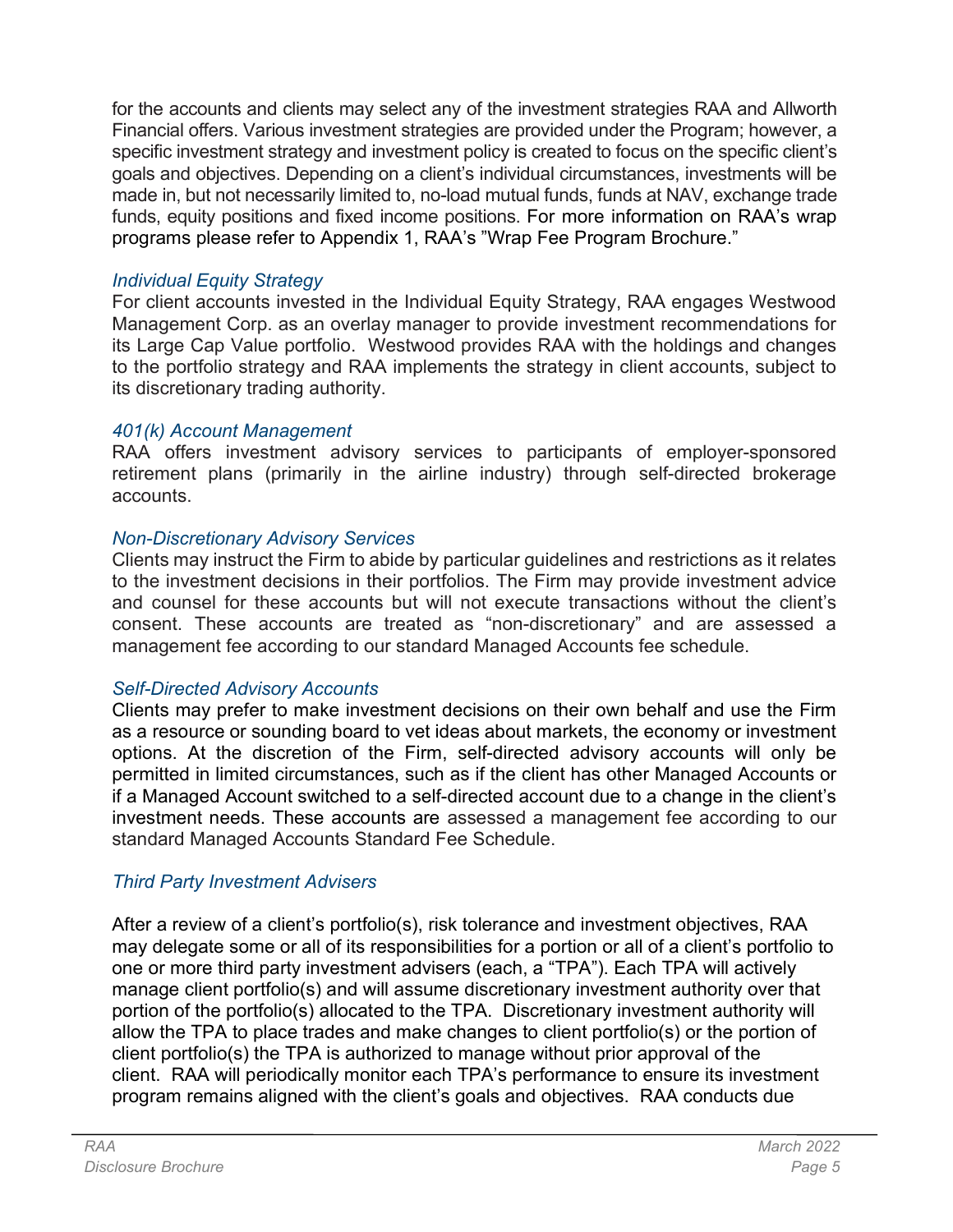diligence of any recommended TPA and monitors the performance of TPAs with respect to the TPA's management of the designated assets of each account relative to appropriate peers and/or benchmarks. RAA will retain discretionary authority to hire and terminate each TPA and/or to reallocate client portfolio assets to another TPA where deemed appropriate. Client portfolio(s) will be billed fees by the TPA directly, according to the TPA's fee schedule. The annual fee(s) charged by TPAs range between 0.05% and 1.00% of the client's assets under management by the TPA. TPA fees are in addition to any advisory fees paid to RAA and RAA does not share in the advisory fee paid by clients to a TPA. The recommendation of TPAs may be done on a discretionary or non-discretionary basis with the specific terms outlined in your RAA Client Agreement. When a client authorizes us to have the ability to select TPAs on a discretionary basis, we will have the authority to select and terminate TPAs without the client's specific approval. When TPA recommendation are made on a non-discretionary basis, the client will need to execute an agreement directly with the TPA. Fees for services provided by the TPAs will be deducted by the TPA directly from the client account at the custodian in accordance with the TPA's fee schedule.

RAA is available and responsible to answer questions clients have regarding any portion of their account managed by a TPA and will act as the communication conduit between the client and the TPA. A complete description of the TPA's services, practices and fees will be disclosed in the TPA's Form ADV Part 2A: Firm Brochure that will be provided to the client.

### Newsletters and Podcasts

RAA periodically provides a newsletter and podcasts to its clients. These newsletters and podcasts contain general, educational and informational articles. Non-clients can also subscribe to these newsletters and podcasts by contacting RAA or subscribing at RAA's website. These newsletters and podcasts are free of charge for clients and nonclients.

## **Seminars**

RAA and its associated persons provide financial seminars to the public (primarily the airline industry) on general, informational and educational topics.

## **Specialization**

RAA considers itself to specialize in retirement planning, investment and wealth management. Our advisers work with each client to focus on their individual retirement, planning and investment needs, as applicable. More details regarding our specific services are described in Item 5 of this brochure. In addition, you should refer to Item 8 for a description of some of the common risks associated with our advice and services.

## Other Services

Financial Planning (Specialized Planning Services)

Financial planning services are billed on a fixed fee basis. RAA's investment adviser representatives provide a quoted fixed fee to clients before any services are provided. Fees generally fall within one of the following categories: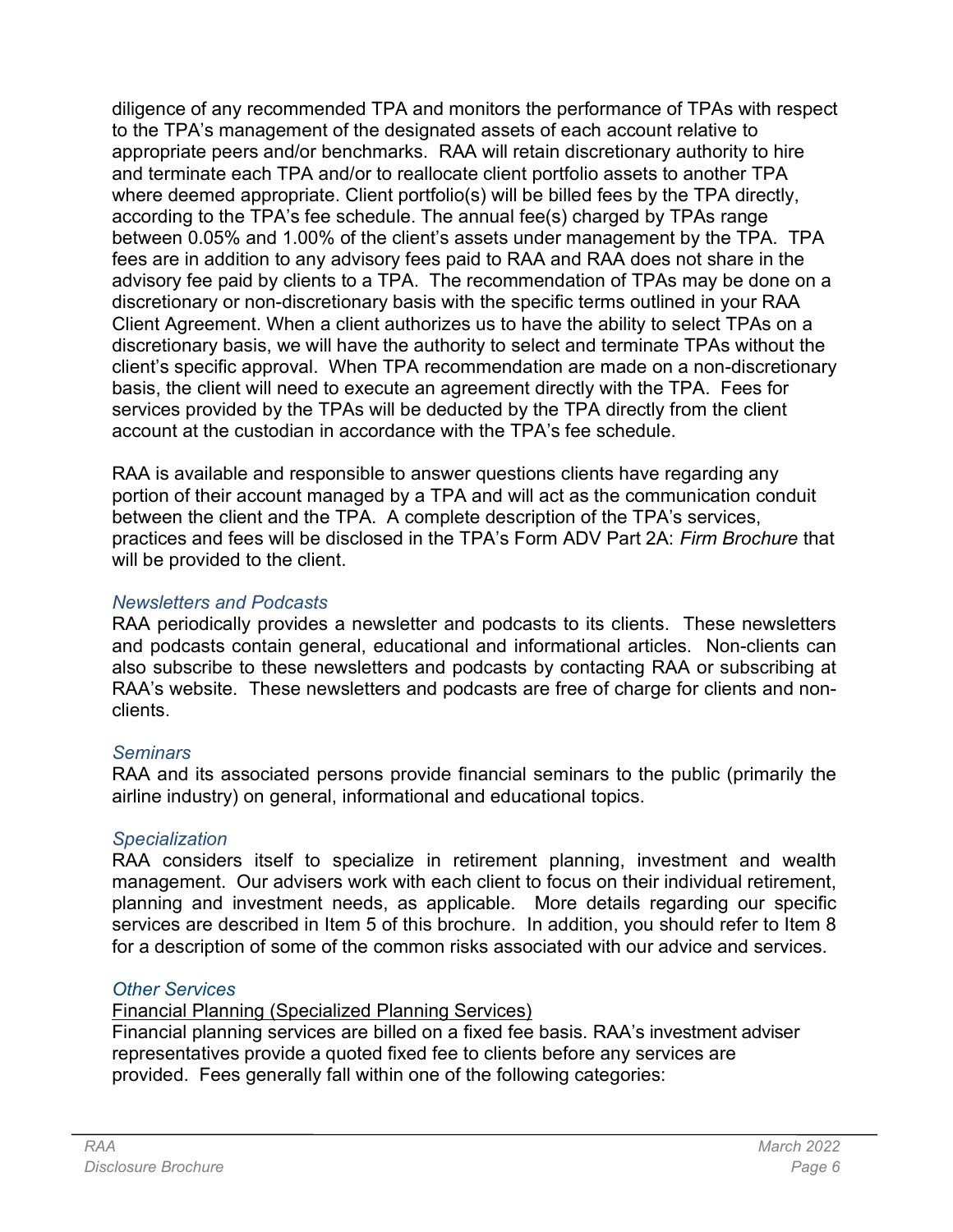| Service                         | Fee                 |
|---------------------------------|---------------------|
| Comprehensive Planning-Advanced | $$15,000 - $30,000$ |
| Comprehensive Planning          | $$3,500 - $5,000$   |
| Comprehensive Financial Review  | $$1,500 - $4,000$   |

Fees are negotiable depending on the complexity of the client's financial situation, the actual services requested and the RAA investment adviser representative providing the services. One-half of the quoted fee is due at the time the client agreement is signed with the remainder of the fee due upon completion of the services and receipt of RAA's billing statement.

Clients contracting for a financial plan who also contract for asset management services, as well as clients who contract only for asset management services, will receive on-going financial planning services. These ongoing financial planning services will continue as long as there is an asset management contract in place between Advisor and the client. Clients can contact or visit with the RAA's investment adviser representatives as needed to discuss anything included in the original financial plan and can have their financial plan reviewed and updated any time at no cost.

Services terminate upon presentation of the financial plan unless clients receive ongoing financial planning services due to an existing asset management agreement. Either party can terminate services at any time by providing written notice to the other party. Termination is effective upon receiving that notice. If services are terminated within five business days of executing the client agreement, services are terminated without penalty. If terminated after five business days but before presentation of the plan, fees are prorated, and clients are responsible for the time and effort expended by RAA prior to receipt of the termination notice. For fixed fees, this is determined by calculating the percentage of the requested services that have been completed at the time of termination. For ongoing services charged as a fixed fee, this is calculated by the number of days those services were provided in the quarter. RAA provides the client with a billing statement detailing the services provided, fees earned and the prorated refund due to or fees due from client. If the financial plan has been presented to client there is no refund of fees.

In addition to providing advisory services, some of RAA's investment adviser representatives are also registered representatives of AW Securities, a broker-dealer. Some of RAA's investment adviser representatives are also independently licensed insurance agents. Therefore, RAA and AW Securities can earn both fees when providing advisory services and commissions when selling variable annuities. Each RAA investment adviser representative is compensated with a base salary and will earn additional compensation, up to 10 basis points, based on the total revenue generated by client assets under management. RAA investment adviser representatives are not compensated on a per transaction basis.

Clients can select any broker/dealer or insurance agent they wish to implement commission-based transactions. If clients elect to have RAA's investment adviser representative implement a variable annuity transaction as part of a Specialized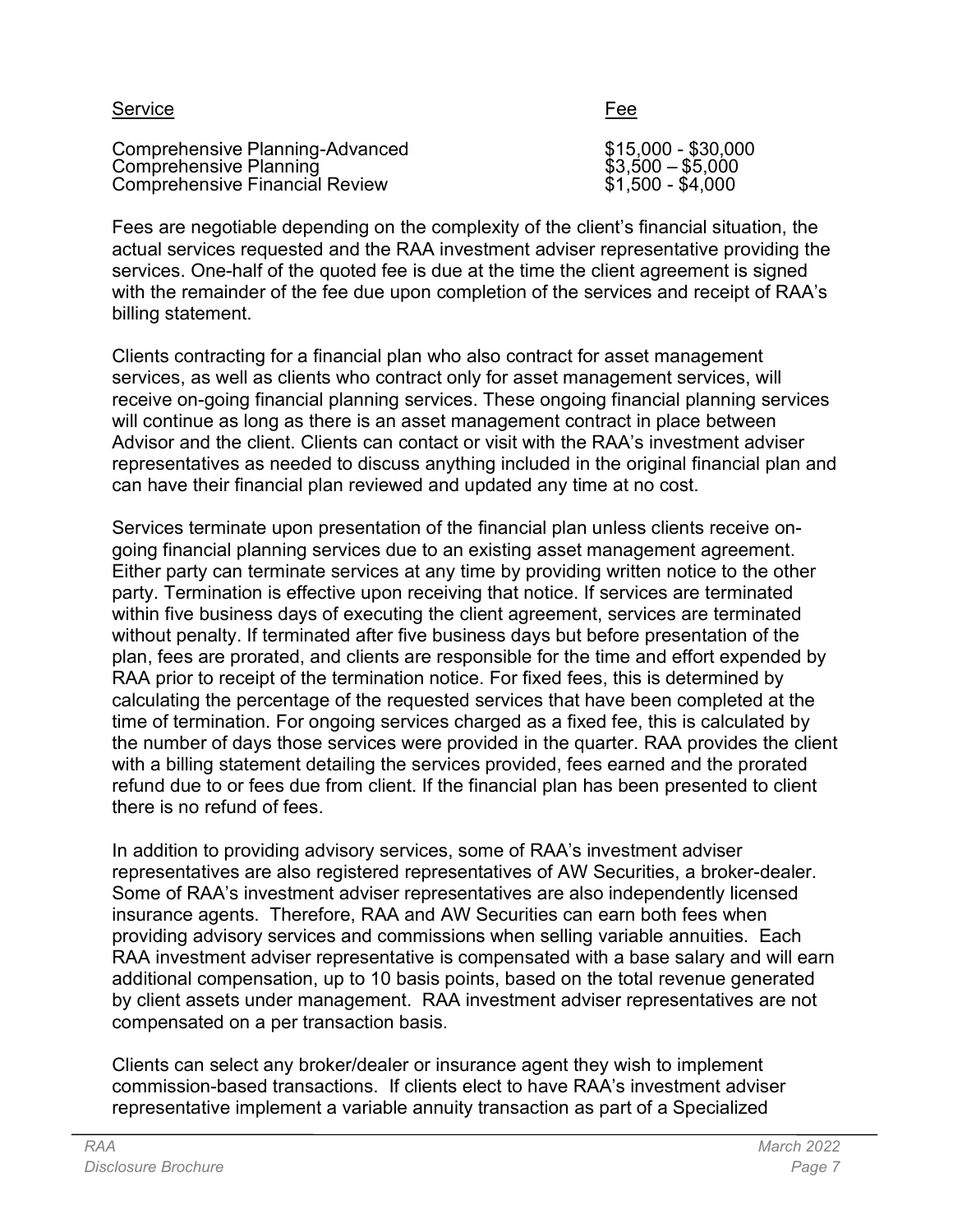Planning Services Agreement, the representative can waive or reduce the amount of the Specialized Planning Services fee charged by the amount of any commissions AW Securities earns on these variable annuity transactions. Any reduction will not exceed 100% of the commission received and will be disclosed to clients prior to any services being provided.

Clients can also elect to implement the advice of the RAA investment adviser representative through the Program. In this case, investment adviser representatives can waive or reduce the amount of the financial planning fee as a result of additional Program fees being earned. Any reduction will be disclosed to clients prior to any services being provided.

The Firm also provides advice and services regarding coordination of the client's estate plans and federal and state tax needs; however, the Firm is not a law firm or CPA firm. This includes consulting with attorneys and/or CPAs on behalf of a client or recommending attorneys and/or CPAs to a client.

Depending on the scope of the client engagement, there is no additional cost or additional fee charged by the Firm for estate planning review and advice. The Firm does not provide legal documents for estate plans.

Tax preparation services are also offered for an additional fee.

## CLIENT ASSETS UNDER MANAGEMENT

As of December 31, 2021, Allworth had \$13,782,219,676 in assets under management ("AUM"), of which \$13,408,844,041 was managed on a discretionary basis and \$373,375,635 was managed on a non-discretionary basis.

# ITEM 5 - FEES AND COMPENSATION

## GENERAL INFORMATION ON FEES

Fees are computed and billed either monthly or quarterly in advance at the beginning of the period based on the market value on the last day of the prior period. New accounts and deposits to existing accounts are prorated and charged in advance on or shortly thereafter receipt of the initial deposit or transfer. The fee charged is calculated as described above and is not charged on the basis of a share of capital gains upon or capital appreciation of the account. Frequency of fee calculations and charges depend upon the specific terms and conditions set forth in the Investment Management Agreement (including any amendments) executed by the client. There is no additional cost or additional fee charged to the client for financial planning or retirement planning.

Fees are subject to negotiation and may vary from the standard fee schedule to reflect circumstances that apply to a specific client relationship. Therefore, clients may pay different fees for the same services. The client's fee schedule, and any applicable terms and conditions, are stated in the client's Investment Management Agreement. The Firm reserves the right to maintain alternate fee schedules for certain groups of clients, such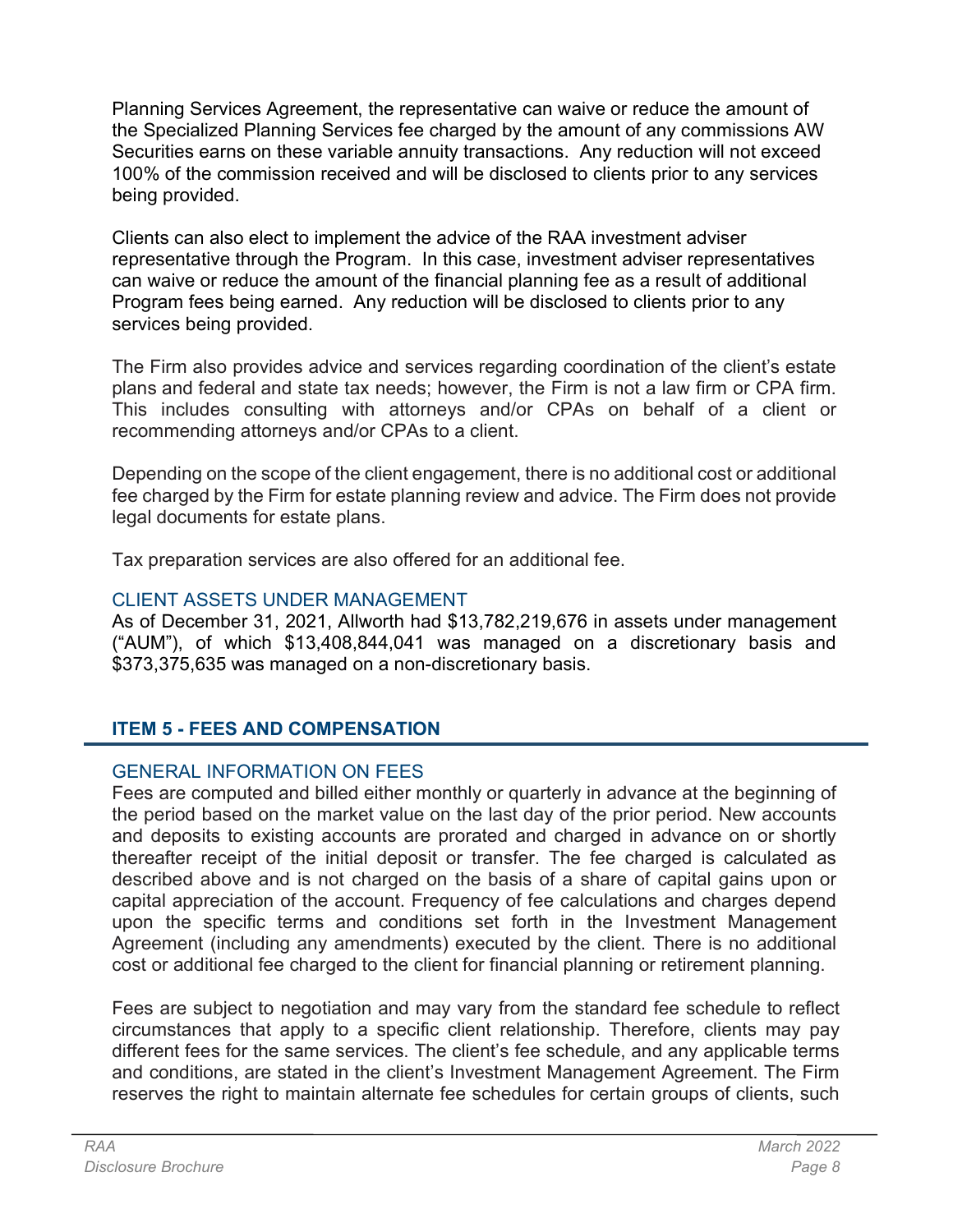as those grandfathered from prior fee schedules, or those clients that have come to the Firm as a result of mergers/acquisitions who were subject to the fee schedule of the acquired firm.

### INVESTMENT ADVISORY FEES

RAA's standard fee schedules for the investment advisory services offered are listed below. If a client maintains multiple accounts under RAA's management as either a Managed Account or in the Individual Equity Strategy, the market values of each account will be aggregated for purposes of the fee break points specified below. Because 401(k) account fees are already discounted, these assets are not subject to aggregation for purposes of calculating the advisory fee.

#### Managed Account Standard Fee Schedule\*

| <b>Market Value</b>      | <b>Annual Fee</b> |
|--------------------------|-------------------|
| First \$500,000          | 1.20%             |
| Next \$500,000           | 1.10%             |
| Next \$500,000           | 1.00%             |
| Next \$500,000           | 0.90%             |
| Assets above \$2 million | 0.70%             |

#### 401(k) Account Management Standard Fee Schedule\*

| <b>Total Market Value</b> | $0.50\%$ |
|---------------------------|----------|

\*Clients subject to the Managed Account and 401(k) Account fee schedule may be eligible for Fee Credits as described in the following section.

#### Individual Equity Strategy Standard Fee Schedule

| <b>Market Value</b>      | <b>Equity Strategy Annual Fee</b> |
|--------------------------|-----------------------------------|
| First \$500,000          | 1.40%                             |
| Next \$500,000           | 1.30%                             |
| Next \$500,000           | 1.20%                             |
| Next \$500,000           | 1.10%                             |
| Assets above \$2 million | $.90\%$                           |

The fee schedule for accounts invested in an Individual Equity Strategy is comprised of the Firm's standard Managed Account Fee, plus fees RAA pays to the TPA.

### Schwab Accounts

#### Managed Account Standard Fee Schedule

| <b>Market Value</b>      | <b>Annual Fee</b> |
|--------------------------|-------------------|
| First \$500,000          | 1.20%             |
| Next \$500,000           | 1.10%             |
| Next \$500,000           | 1.00%             |
| Next \$500,000           | 0.90%             |
| Assets above \$2 million | 0.70%             |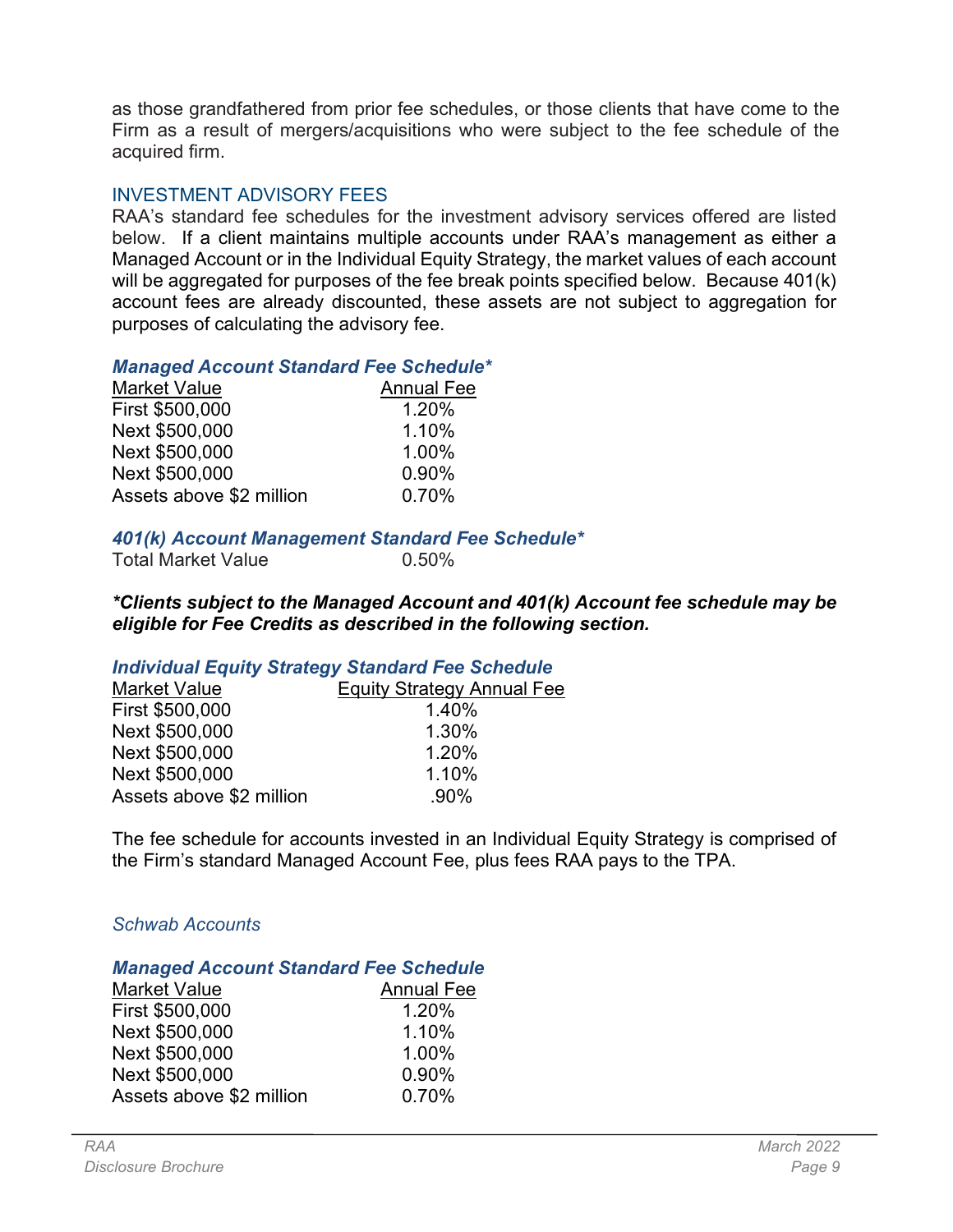### 401(k) Account Management Standard Fee Schedule

Total Market Value 0.50%

## ADDITIONAL FEES

All RAA client accounts pay additional fees which may be charged by the account custodian, including account maintenance fees, transfer fees, electronic fund and wire fees, margin interest, exchange fees, taxes, spreads, mark-ups/mark-downs, custody fees for alternative investments, etc. Mutual fund redemption fees incurred in accounts RAA manages are handled according to the reason for the transaction. Redemption fees as a result of trades ordered by RAA, such as rebalancing across multiple accounts, are not charged to the client accounts. Redemption fees as a result of a client's change in investment strategy will be charged to the client's account. Clients pay any mutual fund early redemption fees if the client initiates the trade.

For Wrap Fee Program client accounts held at Fidelity, Clients pay a single fee to RAA that includes custody, trading, investment advisory fees and other expenses associated with management of the account. RAA pays Fidelity a flat rate per account each year to cover transaction fees, commissions and other brokerage expenses generally charged by the custodian. Clients may receive comparable services from other investment advisers and pay fees that are higher or lower than those charged by RAA. Fees may be more or less than the client would have paid if the services (account management and brokerage transactions) were not bundled together and purchased separately. RAA offers an unbundled fee option, and client accounts held at a custodian other than Fidelity are assessed these brokerage fees directly. Clients should be aware that similar or comparable services to those provided by RAA might be available elsewhere (or through the Firm's unbundled option) at a lower total cost than is available through RAA's wrap fee program for client accounts held at Fidelity.

All fees paid to RAA for investment advisory services are separate and distinct from the fees and expenses charged by mutual or money market funds to their shareholders. The fees and expenses charged by the mutual fund are described in each fund's prospectus. These fees will generally include a management fee, other fund expenses, and a possible redemption fee. A client could invest in mutual funds directly without the services of RAA, and without incurring transaction fees to purchase or sell shares of the fund. In that case, the client would not receive the services provided by RAA which are designed, among other things, to assist the client in determining which mutual fund and/or individual securities are most appropriate to his/her financial condition and objectives. Accordingly, the client should review both the fees charged by the mutual funds and the fees charged by RAA to fully understand the total amount of fees that will be paid by the client and thus evaluate the benefit of the advisory services being provided.

Generally speaking, funds that have no transaction fees may have higher expenses than similar funds that charge transaction fees. RAA considers the different expenses when selecting specific investment products for clients. Because of the number of trades RAA makes to the client's account, including regular rebalancing, RAA evaluates the expense ratio of different fund types to keep overall costs down.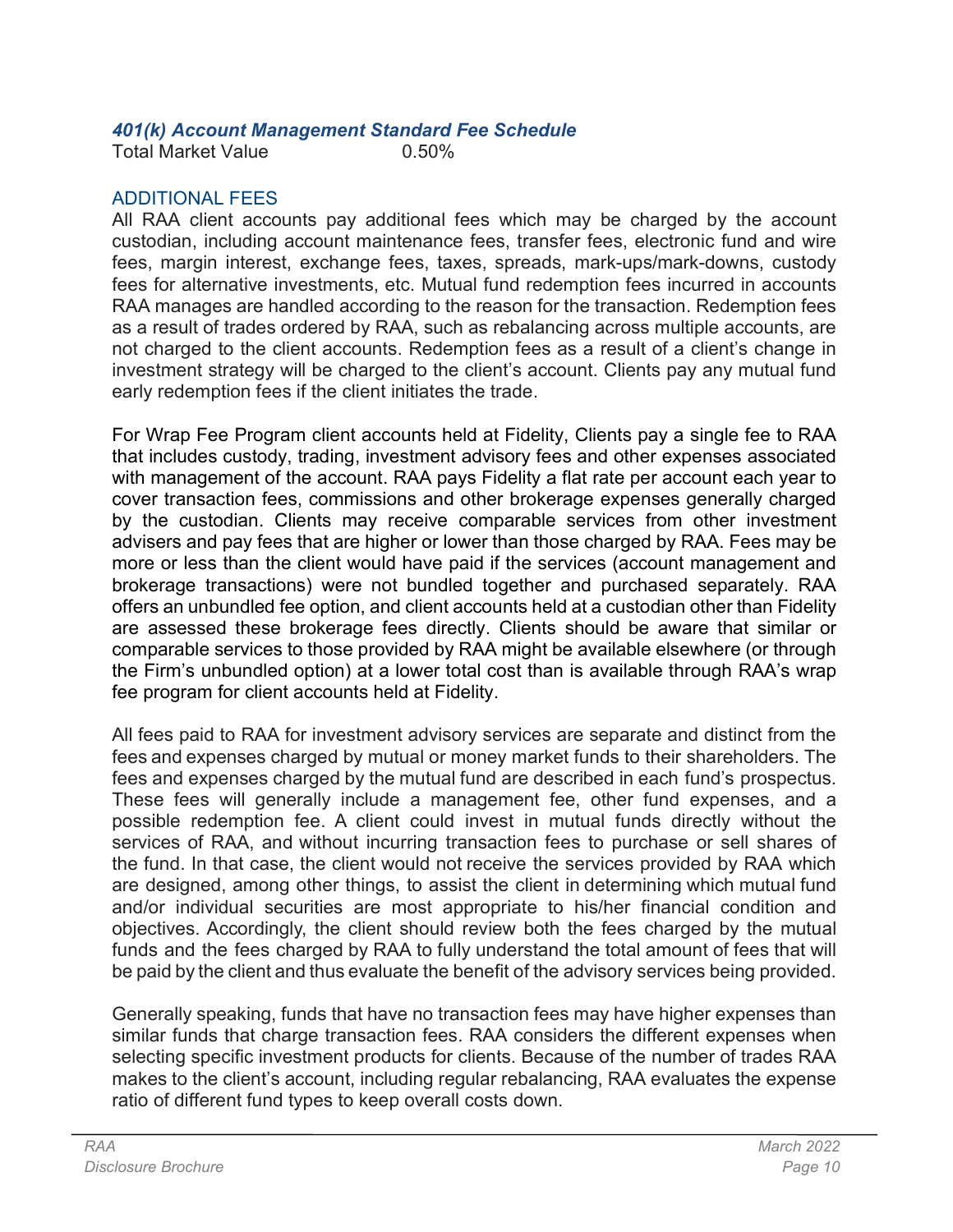#### **TERMINATION**

A client may terminate his/her Management Agreement with the Firm at any time without penalty. The Firm may terminate its relationship with a client at any time upon delivery of a written notice. Regardless of the terminating party, a client may obtain a refund of fees upon termination of the Investment Management Agreement. Fees are paid in advance and will be refunded for the unused term upon termination before the end of the month or quarter, depending upon the terms of the individual investment management agreement. Refunds are calculated from the time the Firm receives or sends written notice of termination, or from the time the custodian receives notice of transfer, whichever occurs first.

### ITEM 6 - PERFORMANCE-BASED FEES AND SIDE-BY-SIDE MANAGEMENT

Performance-based fees are defined as fees based on a share of capital gains on or capital appreciation of the assets held in a client's account. RAA does not charge or receive performance-based fees.

## ITEM 7 - TYPES OF CLIENTS

RAA provides investment advice to the following types of clients:

- Individuals and high net worth individuals
- Personal Trusts and Foundations

RAA imposes a \$250,000 minimum portfolio size for starting or maintaining an account and a \$500,000 minimum investment to participate in the Individual Equities Strategy or Individual Bond Strategy. These minimums may be waived at the sole discretion of the Firm.

### ITEM 8 - METHODS OF ANALYSIS, INVESTMENT STRATEGIES AND RISK OF LOSS

RAA employs a "strategic asset allocation" approach to investment management. Our strategy aims to balance risk and reward by apportioning a portfolio's assets among major asset classes according to an individual's goals, risk tolerance and investment horizon. RAA's process starts with a quantitative approach to determining if or when to overweight equities or bonds. Each month the Investment department reviews three back-tested valuation models to assist in determining what equity to bond ratio the portfolios should hold. The Investment Policy Committee then overlays these results to where the economy is positioned in the macro economic cycle.

Through quantitative and qualitative analysis, the Investment Policy Committee makes recommendations based on where we are in the economic cycle. These recommendations are monitored at least quarterly to make sure the portfolios remain positioned properly given market dynamics and the Committee's forecast for asset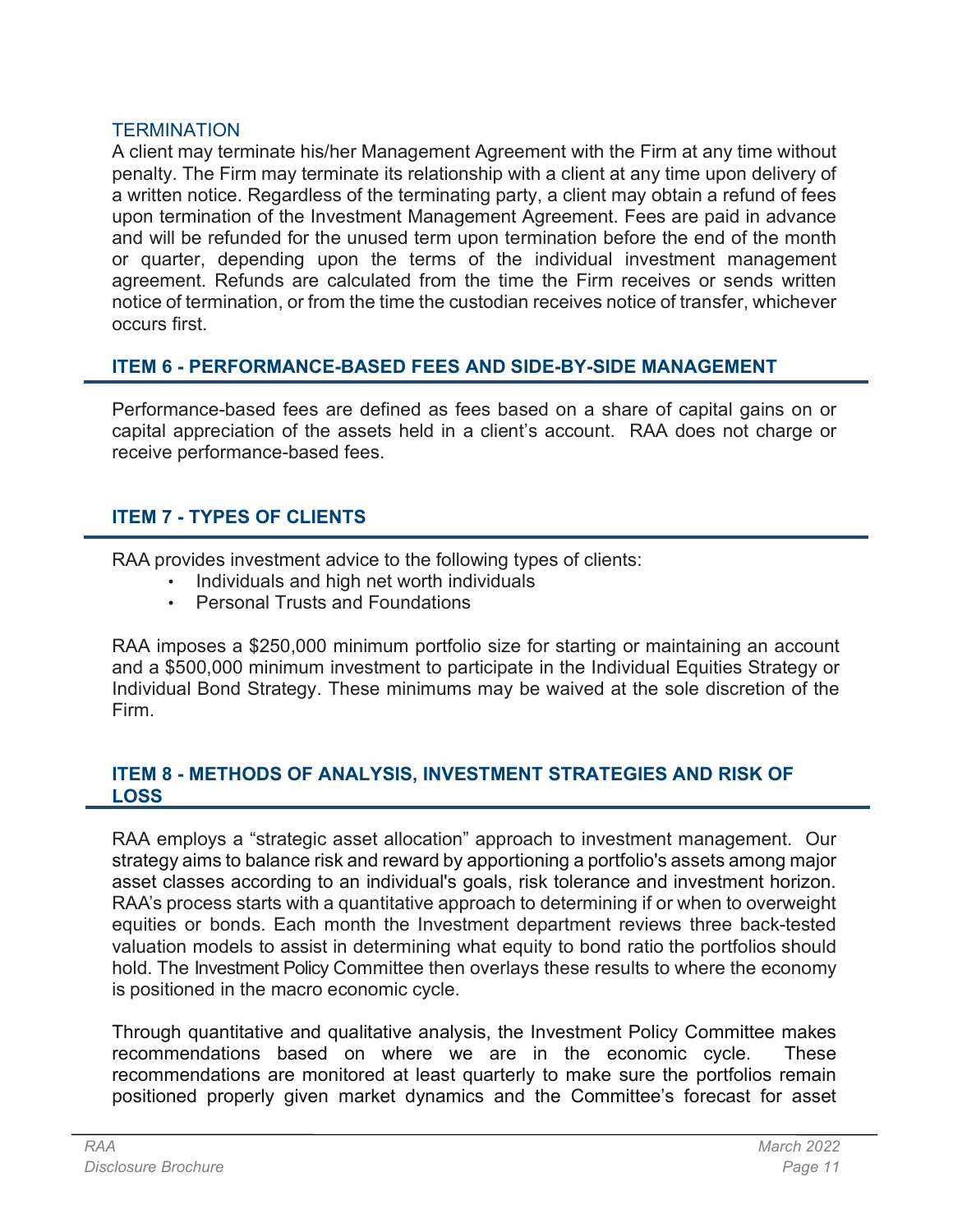classes. The Investment Department also monitors portfolio positions to make sure they align with our performance standards and fundamental investment criteria.

The Firm's Investment Policy Committee has the discretion to alter the weightings of asset classes and sectors within each strategy based on its assessment of expected returns and risks in the capital markets. The Firm will manage only the securities, cash and other investments held in the client's account. In making investment decisions for the account, the Firm will consider only the investments owned by the client which the client has disclosed to the Firm.

## INVESTMENT MANAGEMENT STRATEGIES

Many of RAA's clients choose a combination of the strategies outlined below in an effort to further diversify their holdings. Each of our strategies (except for Individual Equities and Individual Bonds) is enacted through trading in no-load and often in no transaction fee mutual funds, which allows the Firm to rebalance as necessary with decreased concern for incurring transaction fees likely to negatively affect performance.

## **CORE**

The Core strategies are made up of a number of mutual funds that in aggregate provide a well-diversified investment portfolio. Under normal market conditions the portfolio offers exposure to the following sectors: domestic large, mid and small cap, international equities, domestic fixed income and money market. The mix may be adjusted to provide more or less equity exposure depending on the client's risk profile. Clients are generally directed to one of seven core strategies as follows:

- Fixed Income: 0% equity, 100% fixed income
- Income Plus: 20% equity, 80% fixed income
- Conservative Growth: 40% equity, 60% fixed income
- Balanced: 50% equity, 50% fixed income
- Moderate Growth: 70% equity, 30% fixed income
- Growth: 80% equity, 20% fixed income
- Strategic Growth Opportunities: 100% equity

# CORE-TAX EFFICIENT

The Core-Tax Efficient strategies mirror the Core strategies with the exception that municipal bond funds are used in place of taxable bond funds and ETFs are used in place of mutual funds. In addition to market risk, there may be additional risk of continued taxefficiency of the selected equity funds.

## INDIVIDUAL EQUITIES

The Individual Equities strategy is an all-equity large cap value strategy designed for clients interested in a portfolio of individual stocks seeking long-term capital appreciation. RAA acts as the overlay portfolio manager and maintains full discretion with regard to implementing the model portfolio recommendations provided by the third party investment adviser, Westwood Management Corp. Westwood has entered into a contract to provide RAA with a recommended model portfolio and timely updates to its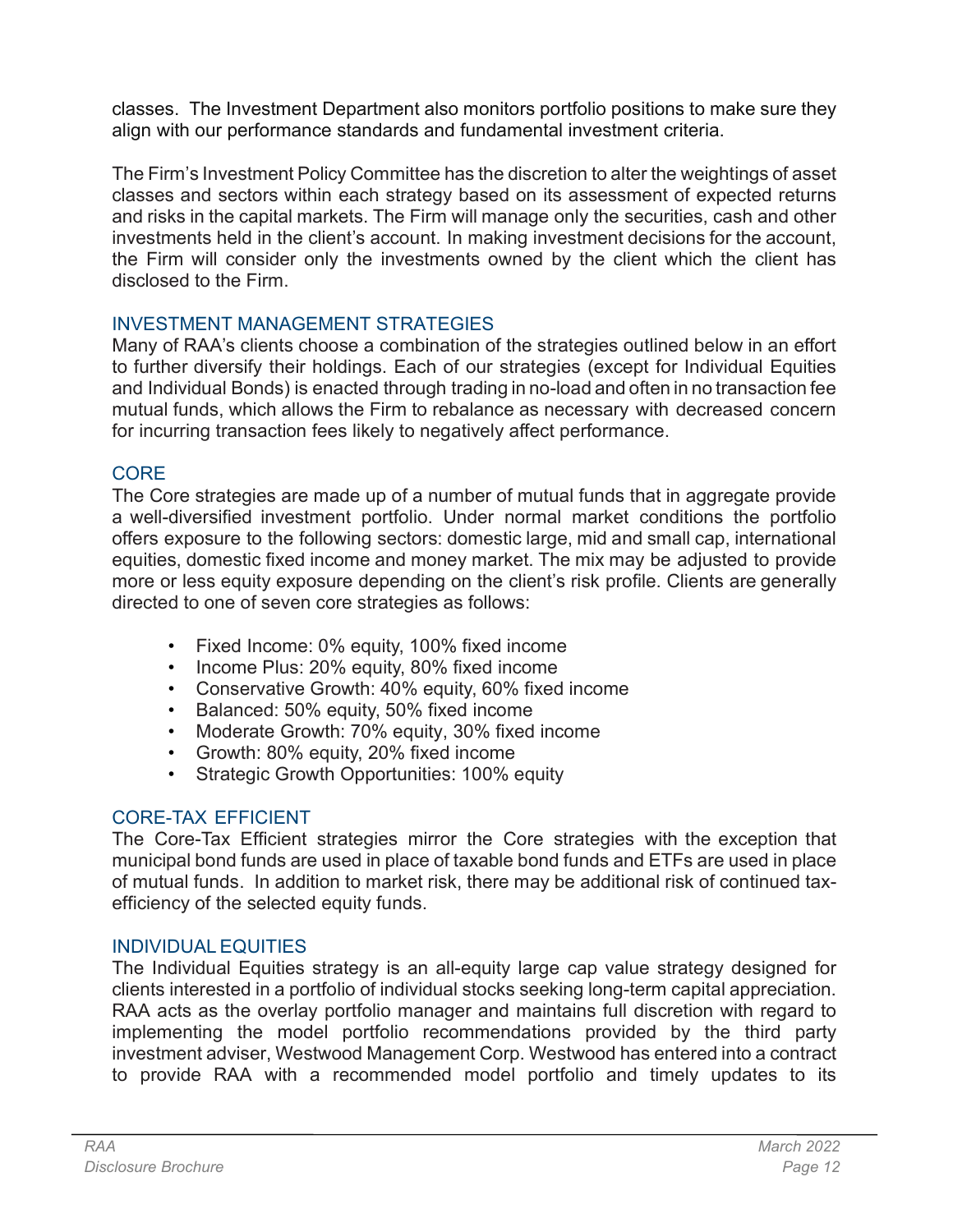recommendations. The model portfolio and any updates provided by Westwood serve as the primary source of information for RAA's Individual Equity stock decisions.

In general, the Individual Equities strategy is for clients that have expressed a personal preference to have a portion of their equities allocation invested in a portfolio of individual stocks and who meet appropriate suitability criteria. RAA imposes a \$500,000 minimum investment to participate in the Individual Equities strategy, which may be waived at the sole discretion of the Firm.

### INDIVIDUAL BONDS

The Individual Bond strategy is an all bond strategy that is designed for clients interested in a portfolio of individual bonds. In general, the portfolio will be invested in corporate issues, municipal issues or U.S. government agency issues with an S&P credit rating of "A" or higher. This portfolio may complement a Core strategy, Individual Equities strategy or Strategic Growth Opportunities strategy.

## PARTICIPANTS OF EMPLOYER-SPONSORED RETIREMENT PLANS

RAA provides investment management services to participants of employer-sponsored retirement plans, such as 401(k)'s, through self-directed brokerage accounts. Strategies for participants of employer-sponsored retirement plans are comprised of a number of mutual funds that in aggregate provide a well-diversified investment portfolio suitable primarily for active team members.

# RISK OF LOSS

Past performance is not indicative of future results. Current and prospective clients should never assume that future performance of any specific investment or investment strategy will be profitable. Investing in securities (including stocks, mutual funds, and bonds) involves risk of loss. Further, depending on the different types of investments there are varying degrees of risk. Clients and prospective clients should be prepared to bear investment loss including loss of original principal.

Because of the inherent risk of loss associated with investing, RAA is unable to represent, guarantee, or even imply that its services and methods of analysis can or will predict future results, successfully identify market tops or bottoms, or insulate clients from losses due to market corrections or declines. There are certain additional risks associated when investing in securities through this investment management program.

 $\circ$  ETF Risks – Buying or selling an ETF during market hours can result in higher or lower values than the index that it is based on. This may have to do with the time of the purchase or sale, the bid-ask spread of the ETF or the amount of daily volume that is traded for the ETF. While generally low, ETFs have expenses that are absorbed by clients. The risk of owning an ETF generally reflects the risks of owning the underlying securities the ETF holds. There are certain de minimis regulatory fees, which Allworth does not impose or receive, associated with ETF trades.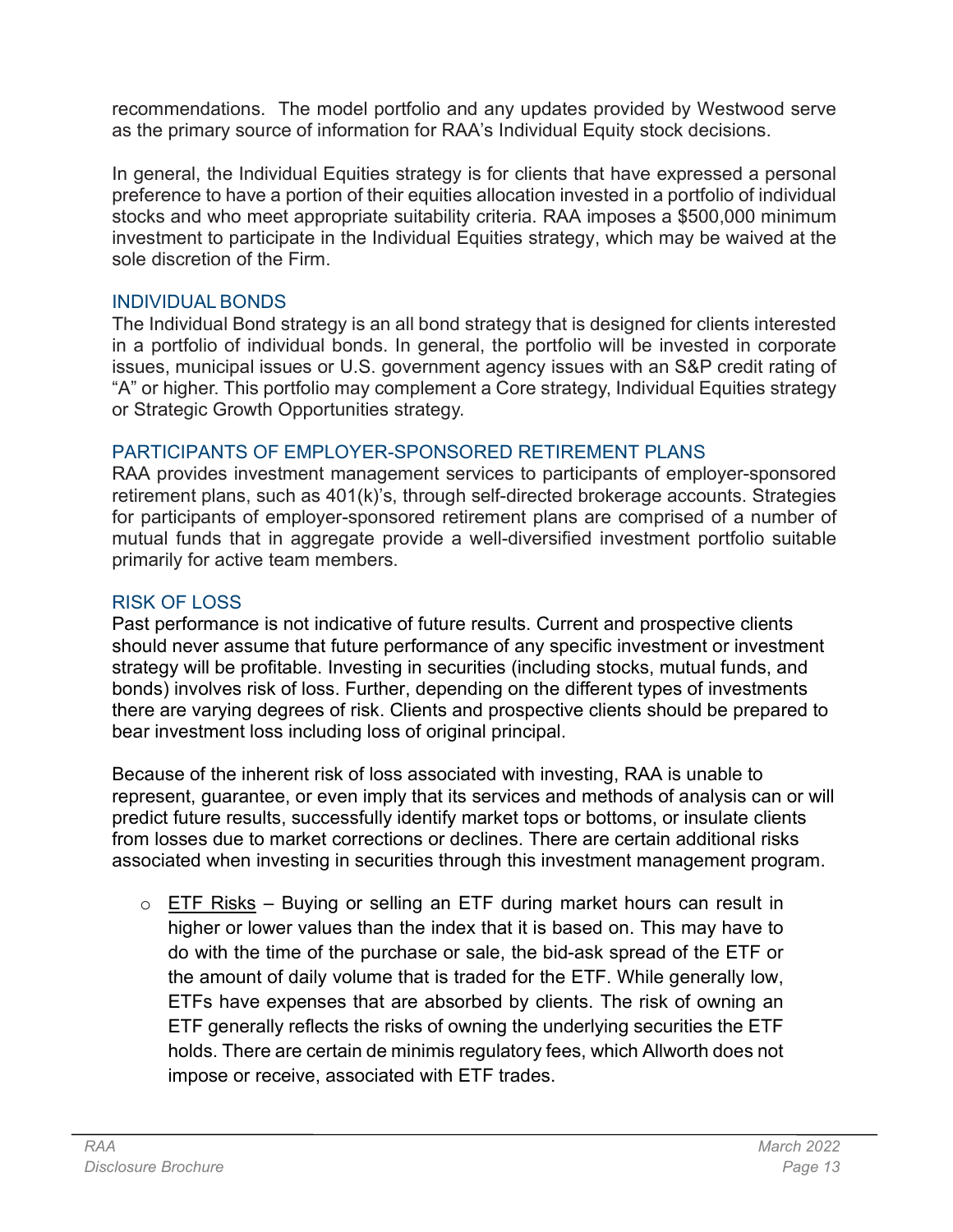- $\circ$  Mutual Fund Risks Mutual fund trades only occur at the end of the trading day, regardless of when purchase or sell orders are placed. Depending on intraday market movements, this may result in a price for the trade that is more or less favorable than trading at other times. Along with expenses that are absorbed by clients, there may be additional expenses incurred based on early redemptions made by clients. Clients in non-qualified accounts are subject to potential taxable capital gain and dividend income distributions. The risk of owning a mutual fund generally reflects the risks of owning the underlying securities the mutual fund holds.
- $\circ$  Market Risk Equity markets as a whole can go down, resulting in a decrease in the value of Client investments that are invested in broad equity exposures.
- $\circ$  Stock Specific Risk When investing in stocks, there is always a certain level of company or industry specific risk that is inherent in each investment. Diversification is used in an attempt to mitigate this unsystematic risk. There is the risk that a company and its stock price will perform poorly or have its value reduced based on factors specific to the company or its industry.
- $\circ$  Credit Risk When investing in fixed income investments, there is the risk that issuer will default on the security and be unable to make payments or that an issue will be downgraded. Fixed income instruments with a higher credit risk typically pay a higher yield than those of a higher credit quality to compensate investors for the risk of potential default or downgrade.
- $\circ$  Interest Rate Risk When investing in high quality corporate bonds, U.S. Treasury securities, or other government-related bonds, these issues generally have very little if any credit risk, but such investments can be very sensitive to changes in interest rates. Fixed income investments with longer maturities generally have the highest degree of interest rate risk. As interest rates increase, the value of the fixed income securities could decrease.
- $\circ$  Liquidity Risk To the degree that a stock, bond, mutual fund, ETF or other investment cannot be sold easily, investors may not be able to quickly get out of an investment in a timely manner. This also holds true for interval mutual funds where investors may only liquidate their funds at specified times, often at the end of a calendar quarter. Liquidity risk can be an issue if one needs to immediately convert their assets to cash and this risk generally becomes more prevalent when asset prices are precipitously declining.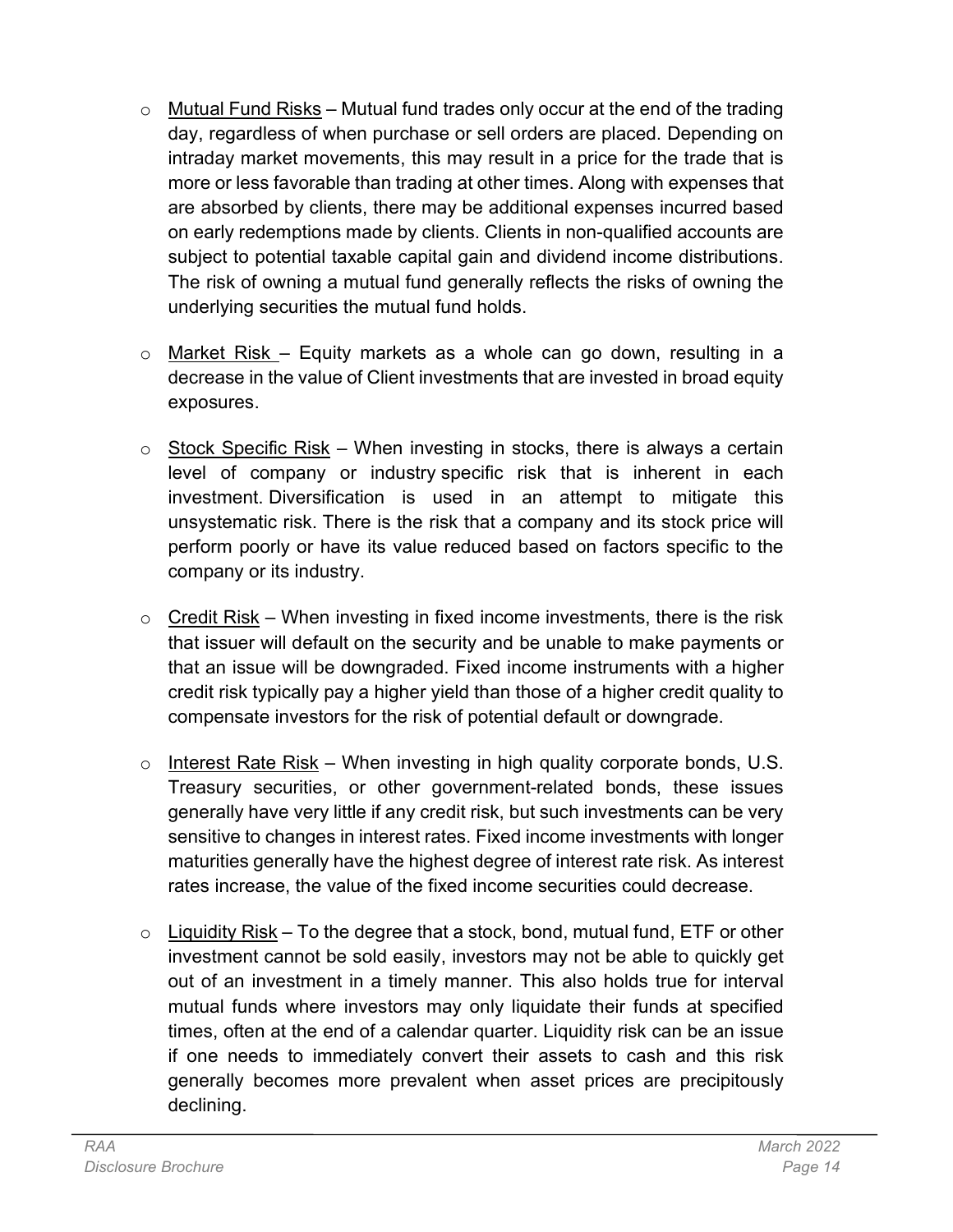### ITEM 9 - DISCIPLINARY INFORMATION

RAA and its personnel seek to maintain the highest level of business professionalism, integrity and ethics. RAA has no reportable disciplinary events to disclose.

### ITEM 10 - OTHER FINANCIAL INDUSTRY ACTIVITIES AND AFFILIATIONS

Hanson McClain Retirement Network, LP (doing business as AW Securities) RAA is under common ownership with Hanson McClain Retirement Network, LP, doing business as AW Securities, a broker-dealer member of FINRA/SIPC. AW Securities is also registered with the SEC as an investment adviser. RAA and AW Securities are owned by HMG Holdco, Inc., a holding company with majority ownership controlled equally between Scott Hanson and Pat McClain.

AW Securities offers a limited selection of variable annuity products and mutual funds to its clients and does not engage in any other types of securities transactions. In addition, AW Securities provides marketing, consulting, and client acquisition services to other investment adviser firms, broker/dealers and their representatives through the Hanson McClain Retirement Network.

Some investment adviser representatives of RAA are also registered securities agents with AW Securities. A conflict of interest exists as potential sales of variable annuity products which provide commissions could create an incentive for an Allworth investment adviser representative to recommend products based on the commission they earn. When placing variable annuity transactions through AW Securities in their capacity as registered securities agents, RAA investment adviser representatives are allowed to earn sales commissions; however, such representatives do not directly earn commissions. RAA investment adviser representatives are compensated with a base salary and have the ability to earn additional compensation based on the total revenue generated by the representative's client assets under management. RAA investment adviser representatives are not compensated on a per transaction basis.

RAA's investment adviser representatives will only recommend variable annuity products to a Client if it is determined that such products are suitable for the client and appropriate for fulfilling the client's asset allocation strategy and objectives. In doing so, RAA, AW Securities, its associated persons and employees are prohibited from trading on material non-public information.

AW Securities is also a licensed insurance agency and some of the associated persons of AW Securities and RAA are also independently licensed to sell variable annuity products through various insurance companies. When acting in these capacities, commissions are paid to AW Securities for selling these products.

The compensation received from RAA creates a conflict of interest whenever an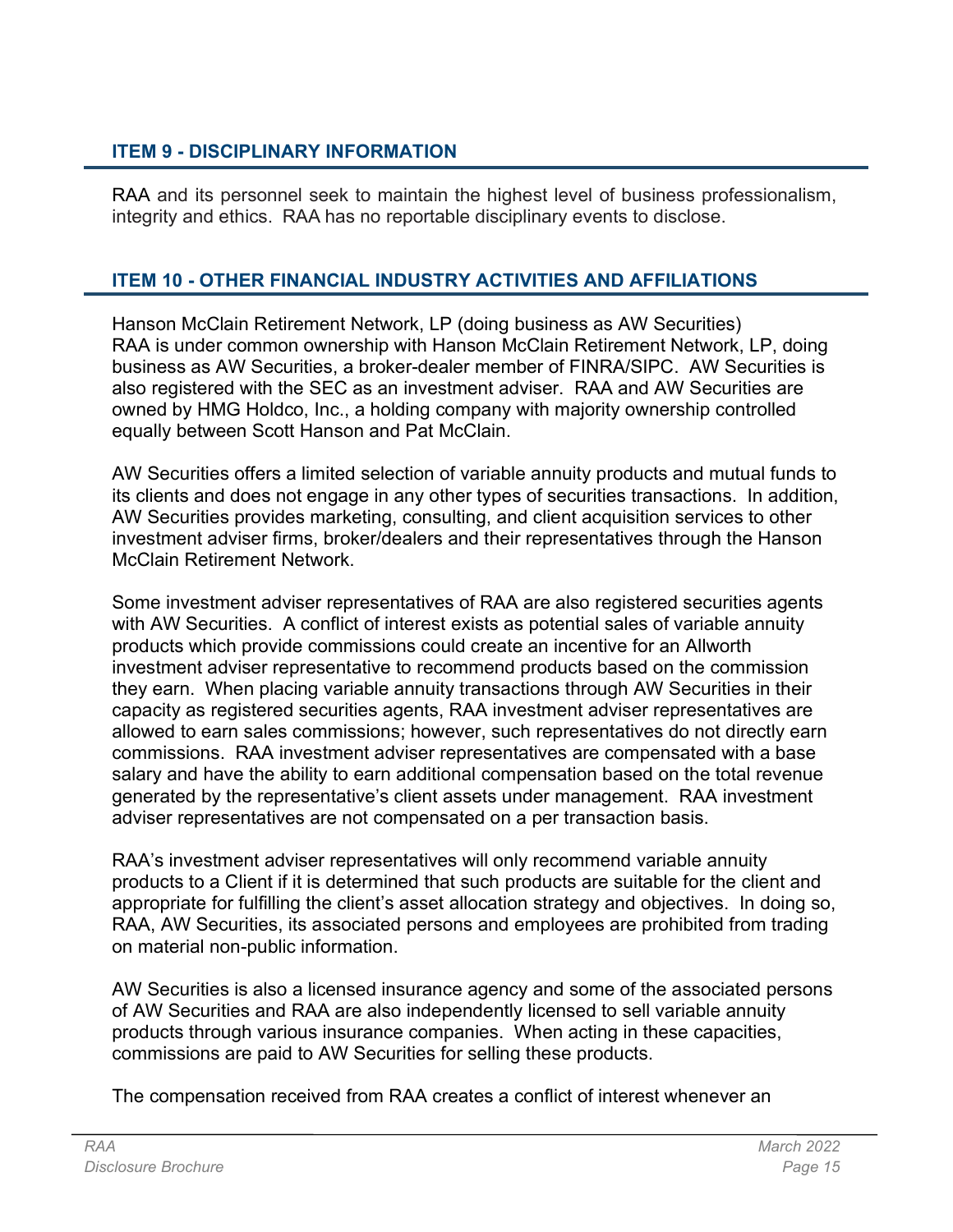associated person recommends an insurance product through AW Securities.

RAA is under common ownership with an accounting and tax preparation firm, Allworth Tax Solutions. Clients seeking assistance with tax preparation and/or accounting services are referred to Allworth Tax Solutions to work with a licensed Certified Public Accountant (CPA), but are not obligated to use our affiliated accounting firm's services. If a client chooses to engage Allworth Tax Solutions for tax preparation and/or accounting services, the client will pay a separate fee in addition to the fees paid to RAA for investment advisory services. A conflict of interest when clients choose to use Allworth Tax Solutions because of the additional revenue RAA earns when clients use the services of Allworth Tax Solutions. All fees for services provided by Allworth Tax Solutions are disclosed to clients and clients are under no obligation to use the services of Allworth Tax Solutions. RAA receives no compensation or referral fees for recommending clients to Allworth Tax Solutions.

RAA has entered into an agreement with eHealthInsurance Services, Inc. ("eHealth") to refer clients of RAA to eHealth for health insurance services. eHealth specializes in offering insurance solutions for clients and their families. Product availability and coverage can vary by state. To the extent an RAA client or prospective client purchases insurance through eHealth, RAA will receive a referral fee.

### ITEM 11 - CODE OF ETHICS, PARTICIPATION OR INTEREST IN CLIENT TRANSACTIONS AND PERSONAL TRADING

## Code of Ethics Summary

As a fiduciary, RAA has a duty of utmost good faith to act solely in the best interest of each of its clients. RAA places the interests of its clients ahead of the interests of the firm and its personnel. In order to ensure that RAA's personnel conduct themselves in an honest, ethical and fair manner, Allworth has established a Code of Ethics, which all supervised persons must read and then execute an acknowledgement agreeing that they understand and agree to comply with RAA's Code of Ethics. The Code of Ethics contains policies and procedures designed to prevent personnel from placing their own interests ahead of clients and imposes limits on certain activities, including personal trading, giving or receiving gifts for business purposes, political contributions and outside business activities. RAA will provide a complete copy of the Code of Ethics to any client or prospective client upon request.

## Affiliate and Employee Personal Securities Transactions Disclosure

RAA's supervised persons have the ability to buy or sell securities or have an interest or position in a security for their personal account that they also recommend to clients. This presents a potential conflict of interest as it provides RAA supervised personnel with the ability to take investment opportunities from clients for their own benefit, favor personal trades over client transactions when allocating trades, or use the information about transactions planned for client accounts to their personal benefit by trading ahead of clients. RAA's policy is that no supervised person shall prefer his or her own interest to that of a client. No RAA supervised person may purchase or sell any security prior to a transaction or transactions being implemented for the client account. Further, RAA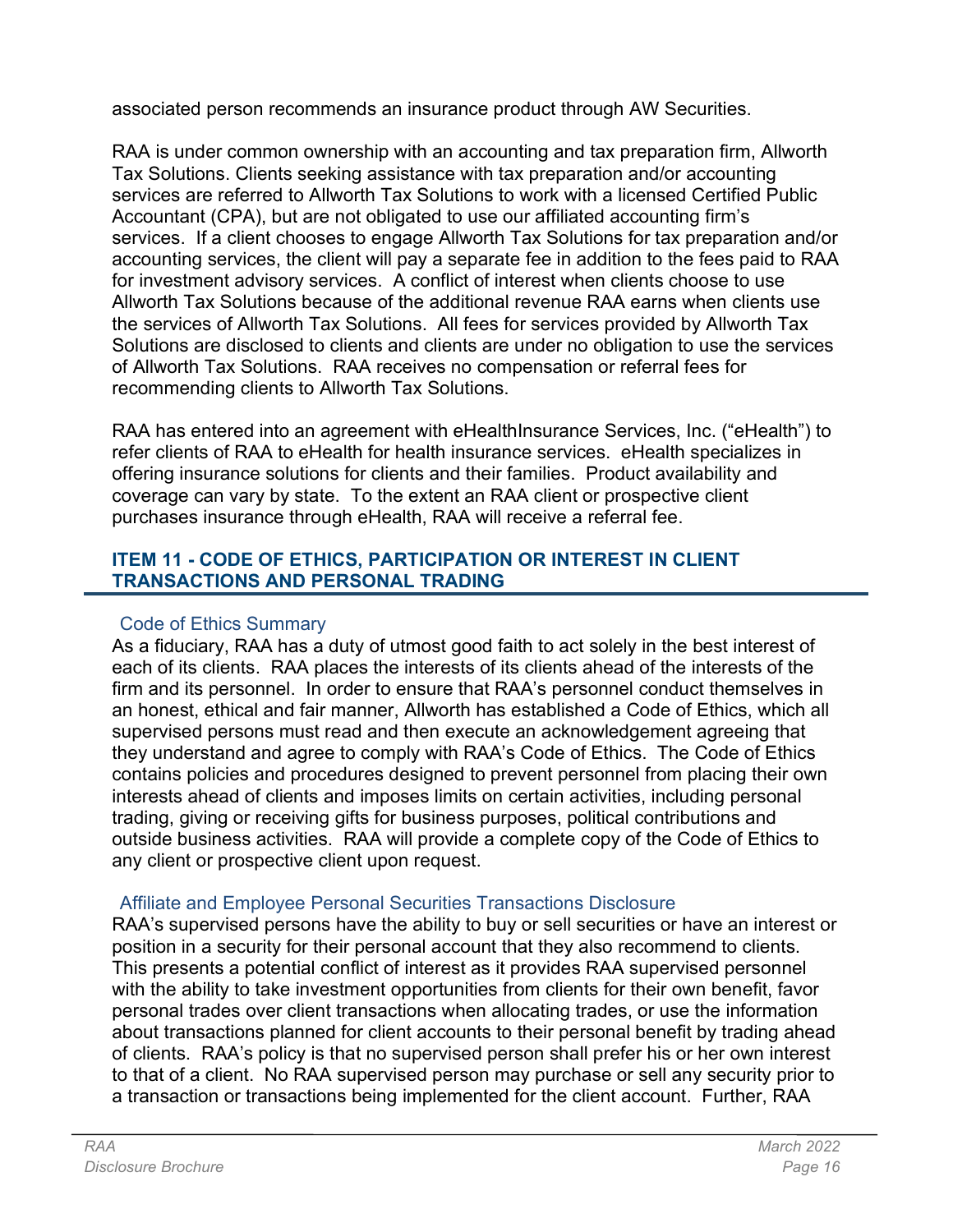supervised persons are not allowed buy or sell securities for their personal account(s) where their decision is derived, in whole or in part, by information obtained as a result of his/her employment unless the information is also available to the investing public upon reasonable inquiry. RAA maintains a list of all securities holdings for itself and all supervised persons, which is reviewed on a regular basis by a principal of the firm.

# ITEM 12 - BROKERAGE PRACTICES

SELECTING BROKER/DEALERS FOR TRADES AND CUSTODY OF CLIENT ASSETS The Firm has arrangements with National Financial Services LLC, Fidelity Brokerage Services LLC (collectively, and together with all affiliates, "Fidelity") and Charles Schwab & Co., Inc. ("Schwab"). Fidelity and Schwab ("the Custodians") provide the Firm with "institutional platform services." The institutional platform services include, among others, brokerage, custody, and other related services. The firm is not affiliated with Fidelity or Schwab.

For clients with assets at Fidelity, RAA offers a Wrap Fee Program (Program). RAA charges a single fee to the client that includes custody, trading, investment advisory fees and other expenses associated with management of the account. RAA is also the portfolio manager for the accounts and clients may select any of the investment strategies RAA offers.

The reason for preferring these Custodians includes, but is not limited to: discounted commission rates; dedicated trading and/or client service personnel; availability of and access to no load, no transaction fee, load-waived and institutional class mutual funds; access to electronic trading and/or block trading; daily transaction download and reconciliation files; research tools; and an online account service platform. While the receipt of these benefits – which are not typically available to retail investors - creates a potential conflict of interest on behalf of the Firm, there is no direct link between the Firm's participation in the platform and the advice it gives to clients nor does receipt of these benefits depend on the amount of brokerage transactions directed to the Custodians. These services are typically provided to investment advisers that maintain a minimum of \$10 million held with each Custodian. The Firm receives no fees or compensation for recommending these Custodians but receives other benefits as described herein.

The Custodians do not charge clients a separate custody fee. Instead, they are compensated through commissions, transaction-related fees, asset-based fees or fixed fees. Commissions are charged for individual equity trades. Transaction fees are charged for certain no-load mutual funds. Individual bonds pay a spread or mark-up reflected in the transaction price. The Custodians may also be compensated based on the account value or a flat fee charged per account. In addition, the Custodians are compensated by any no-transaction fee mutual funds that are held in client accounts.

The Firm regularly assesses the services provided by the Custodians to determine that the reasonableness of commissions is consistent with their ability to provide quality services to the Firm and its clients. The Firm believes that, in consideration of all services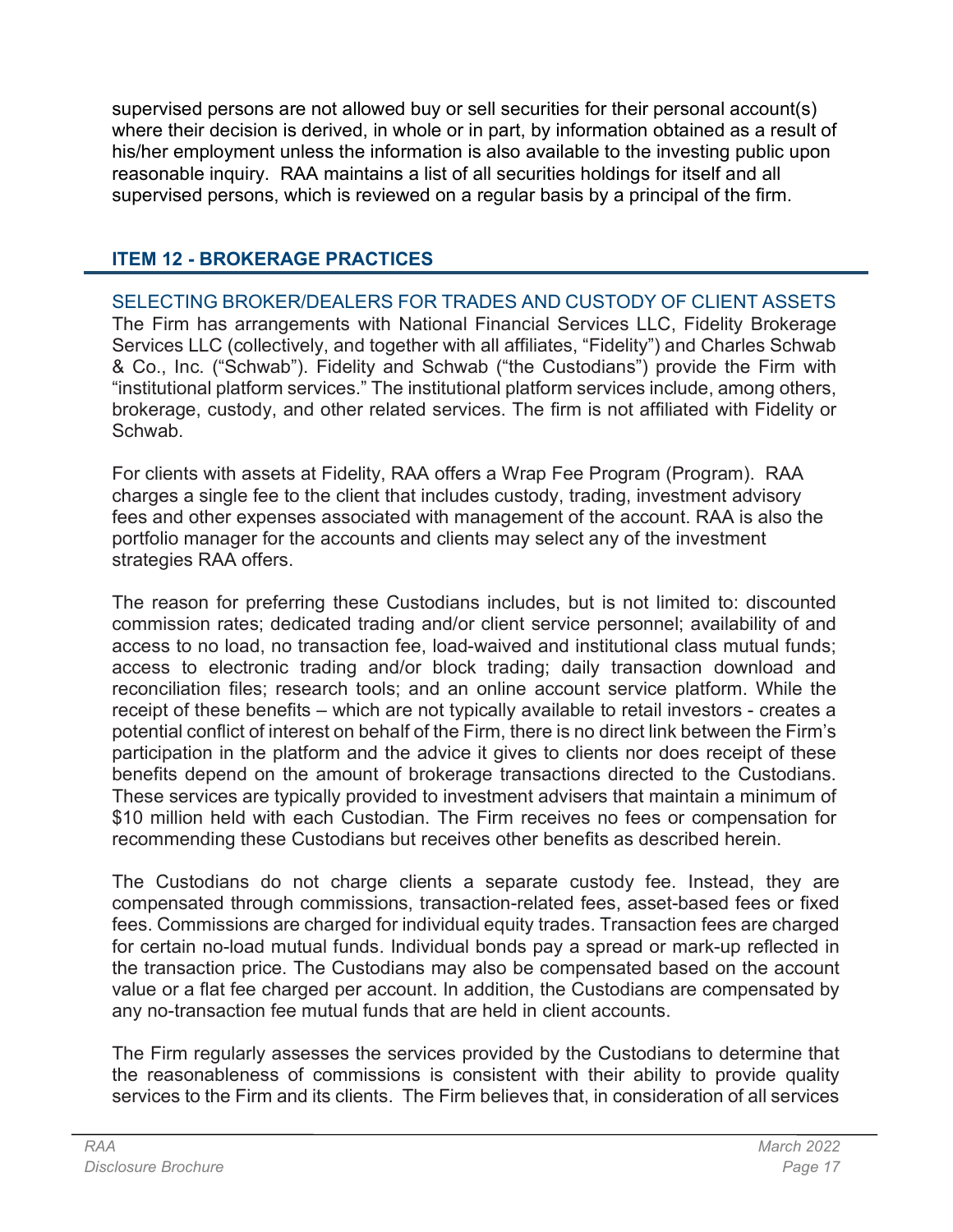provided, including but not limited to commission rates and other fees, the Custodians are providing overall execution quality consistent with the Firm's duty to seek best execution for its clients.

Scott Hanson, Co-CEO, of Allworth Financial serves on the Schwab Advisor Services Advisory Board (the "Advisory Board"). Allworth Financial may recommend that clients establish brokerage accounts with Charles Schwab & Co., Inc. ("Schwab") and/or its affiliates (e.g. TD Ameritrade Institutional) to maintain custody of the clients' assets and effect trades for their accounts. The Advisory Board consists of representatives of independent investment advisory firms who have been invited by Schwab management to participate in meetings and discussions of Schwab Advisor Services' services for independent investment advisory firms and their clients. Advisory Board members enter into nondisclosure agreements with Schwab under which they agree not to disclose confidential information shared with them. This information generally does not include material nonpublic information about the Charles Schwab Corporation, whose common stock is listed for trading on the New York Stock Exchange (symbol SCHW). The Advisory Board meets in person or virtually approximately twice per year and has periodic conference calls scheduled as needed. Advisory Board members are not compensated by Schwab for their service, but Schwab does pay for or reimburse Advisory Board members' travel, lodging, meals and other incidental expenses incurred in attending Advisory Board meetings.

# RESEARCH AND OTHER SOFT-DOLLAR BENEFITS

The Firm has no "soft dollar" relationships, in which funds (or credits) generated by client trades pay directly for products and services the Firm uses. However, the Custodians do provide other services intended to help the Firm manage and further develop its advisory practice as described here under Brokerage Practices and also in the section titled Client Referrals and Other Compensation.

## BROKERAGE FOR CLIENT REFERRALS

The Custodians do not refer clients to RAA for compensation.

# DIRECTED BROKERAGE

Clients are not allowed to request that trades be enacted through a specific broker. The Firm requires clients to use one of the Firm's recommended broker-dealers as their account custodian.

# ORDER AGGREGATION

In certain instances, the Firm may determine that it is in one or more of its clients' best interests to engage in a block trade comprised of shares to be purchased or sold by more than one client account. In such cases, the Firm will allocate the block trade proportionately to the capital of each of the client accounts participating in the trade in a manner that the Firm determines is fair and equitable to the participating clients. The Firm will engage in block trades when it determines such action will result in best execution for all client accounts and to ensure that all client accounts are treated equally and fairly. Fidelity does not provide commission breaks to participants in block trades.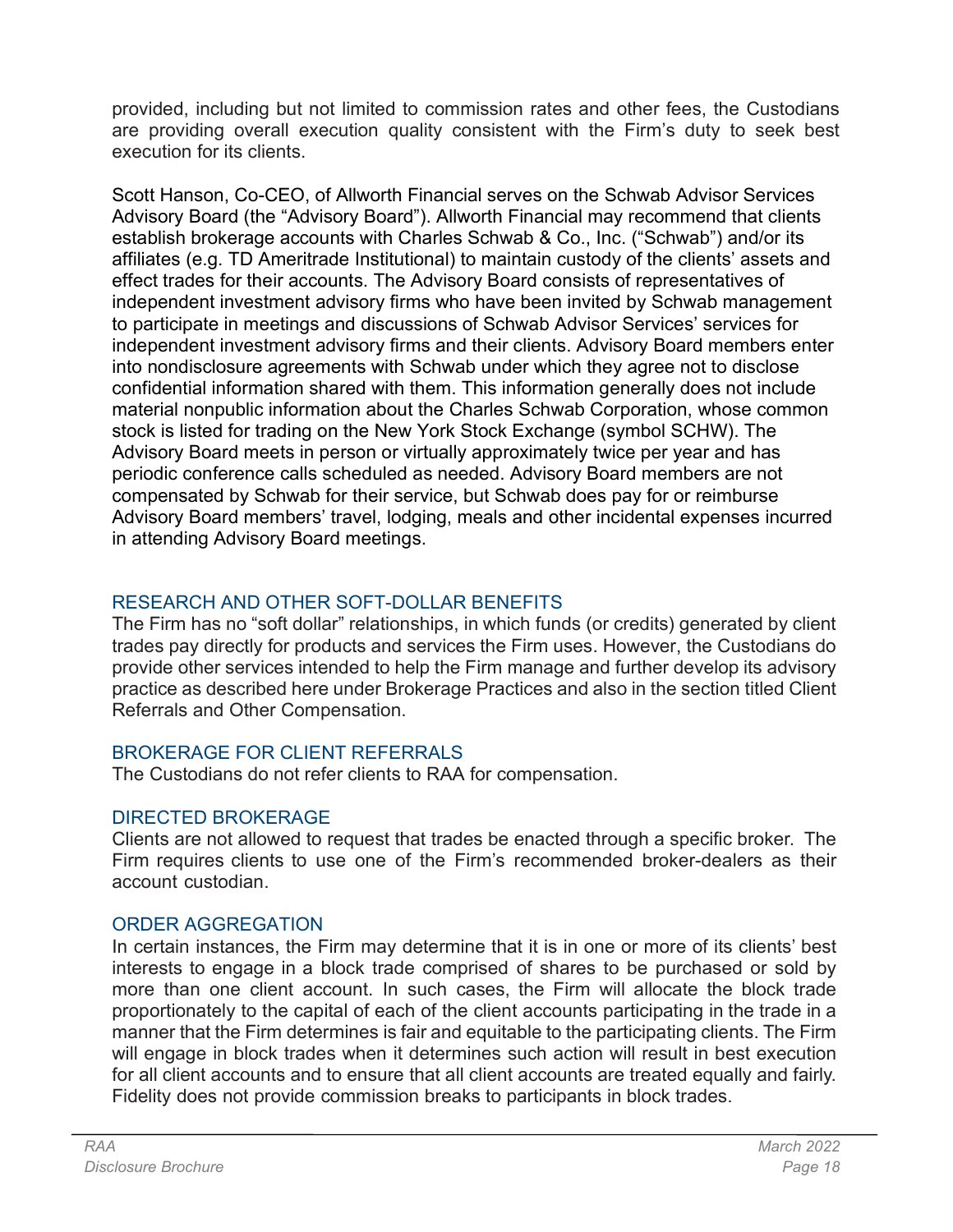### ITEM 13- REVIEW OF ACCOUNTS

Clients' accounts will be reviewed by authorized portfolio managers on a regular basis to review liquidity levels needed for upcoming or ongoing distributions, to review asset allocation within the portfolio, and to apply the investment policy to the individual portfolios. The overall investment policy is determined by the members of the Investment Policy Committee. Individual funds, issuers and securities are monitored and reviewed on an ongoing basis.

The Investment Policy Statement is reviewed with the client on a periodic basis to ensure that the portfolio continues to be managed in accordance with the client's goals and objectives. Relationship Managers are available to answer questions and address any changes to the client's financial situation as needed.

Each client receives a monthly statement from his/her qualified custodian showing the account assets, value and transactions for that month. Once an account has been managed for at least a year, RAA may provide a written Annual Account Review which outlines projections for the portfolio based on a certain set of assumptions.

RAA sends each client a monthly newsletter that summarizes information on the economy, financial markets and other noteworthy events.

### ITEM 14 - CLIENT REFERRALS AND OTHER COMPENSATION

### CLIENT REFERRALS

The Firm's independent marketing representatives are paid a fee by the Firm. The Firm compensates the representatives according to an ongoing fee-sharing agreement. In most cases, the fee is structured to pay the representative a higher percentage at the inception of the client relationship and it is reduced over time. Clients referred to the Firm in accordance with any referral arrangement do not pay a higher fee for advisory services as a result of the referral. The details of such payments are described to clients as required, and acknowledged and accepted by those clients, in a signed Solicitors Disclosure Document.

### OTHER COMPENSATION

As part of the institutional platform services offered by Fidelity and Schwab, the Firm has access to free industry information, such as newsletters or other publications pertaining to compliance, marketing, practice management, etc. The Custodians negotiate discounted prices for advisers on products and services offered by third parties that assist the Firm with trading, reporting, marketing, compliance, technology, operations and other business management functions. The Custodians may also provide benefits including attendance at sponsored events, such as workshops and conferences, at reduced cost or no cost and may include payment or reimbursement for travel, lodging, meals and/or entertainment. These benefits are not provided on the basis of client transactions. Under no circumstances do any clients pay additional fees or commissions in order for the Firm to obtain these products or services.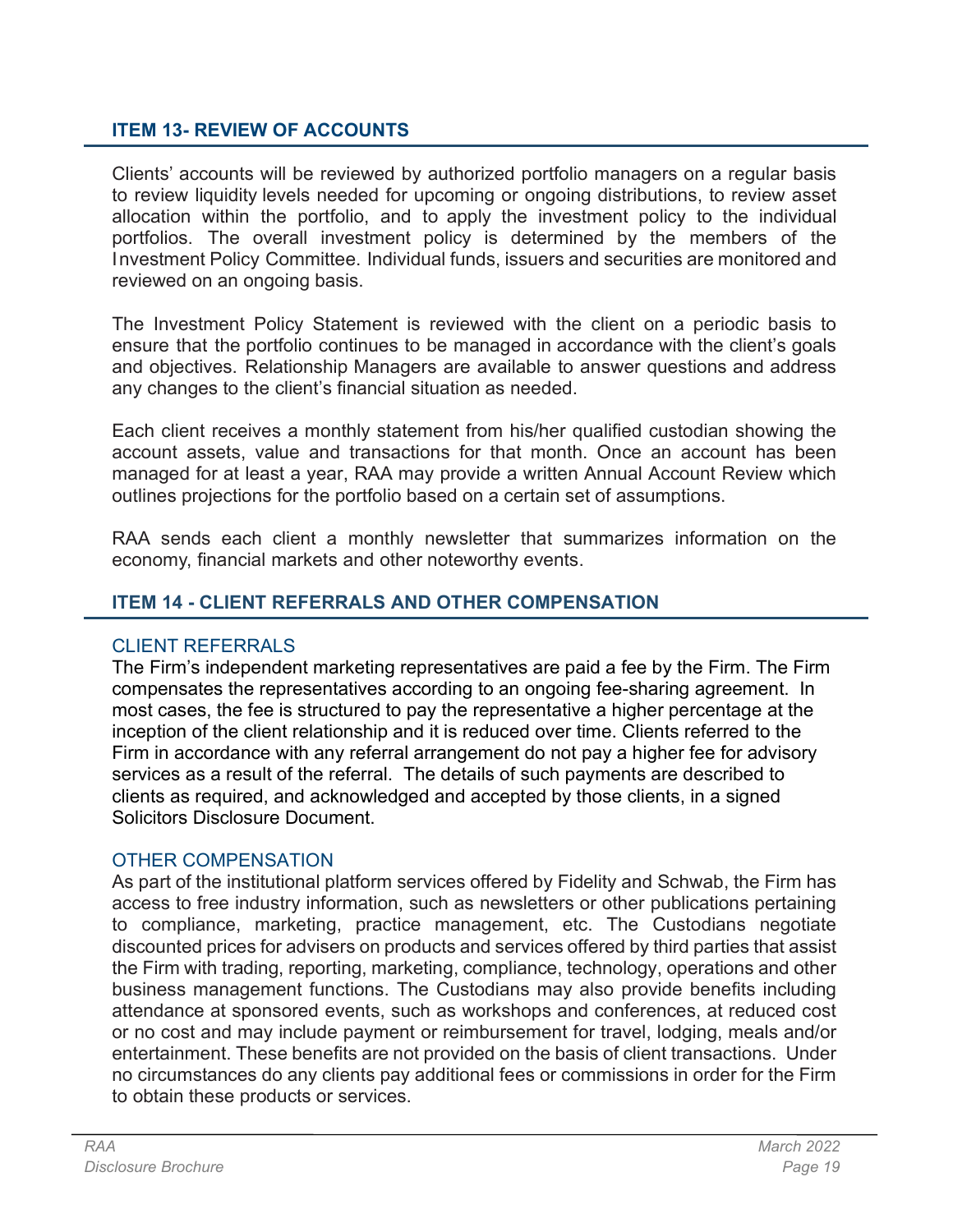## ITEM 15 - CUSTODY

For an investment advisory firm, its related entities, and/or its personnel, custody is defined as directly or indirectly holding client funds or securities or having the authority to obtain possession of them.

The deduction of investment management fees from client accounts is deemed a form of custody. In addition, even though the Firm's clients' accounts are held by qualified custodians, the Firm's client and custodial agreements, which allow the Firm to provide a higher level of service to its clients (including the ability to direct funds or securities to third parties designated by a client), give the Firm a form of custody.

Client accounts are held by a qualified custodian, which sends account statements directly to Clients on at least a quarterly basis. Custodial statements include account holdings, market values and any activity that occurred during the period, including the deduction of investment advisory fees. We urge clients to compare information contained in reports provided by the Firm with the account statements received directly from the custodian. Differences in portfolio value may occur due to various factors, including but not limited to: (1) unsettled trades; (2) accrued income; (3) pricing of securities; and (4) dividends earned but not received.

RAA is deemed to have custody of client assets as a result of clients authorizing RAA to distribute assets from their accounts to a specific named recipient in accordance with a standing letter of instruction. RAA intends to comply with the SEC No-Action Letter dated February 21, 2017 (Investment Adviser Association) allowing firms who comply with all of the provisions of the no-action letter to forego the annual surprise custody examination with respect to those assets.

### ITEM 16 - INVESTMENT DISCRETION

Most of the Firm's clients grant full discretionary trading authority to the Firm. This grant of authority permits the Firm to buy and sell certain types of securities in amounts deemed desirable by the Firm without obtaining specific client consent for that purchase or sale. The practical limits of the Firm's authority in this regard arise from the Firm's duty to act in accordance with clients' needs, objectives, and family and financial circumstances, and to act wisely, ethically and prudently. Some of the Firm's clients retain investment control over their assets (self-directed accounts) but look to the Firm for investment advice and counsel. In this case, the Firm will not buy or sell securities without specific instructions from such clients.

## ITEM 17 - VOTING CLIENT SECURITIES

The Firm may choose to, but is not required to, vote proxies on a client's behalf. Clients that retain proxy-voting responsibilities will receive all issuer communications directly from their custodian.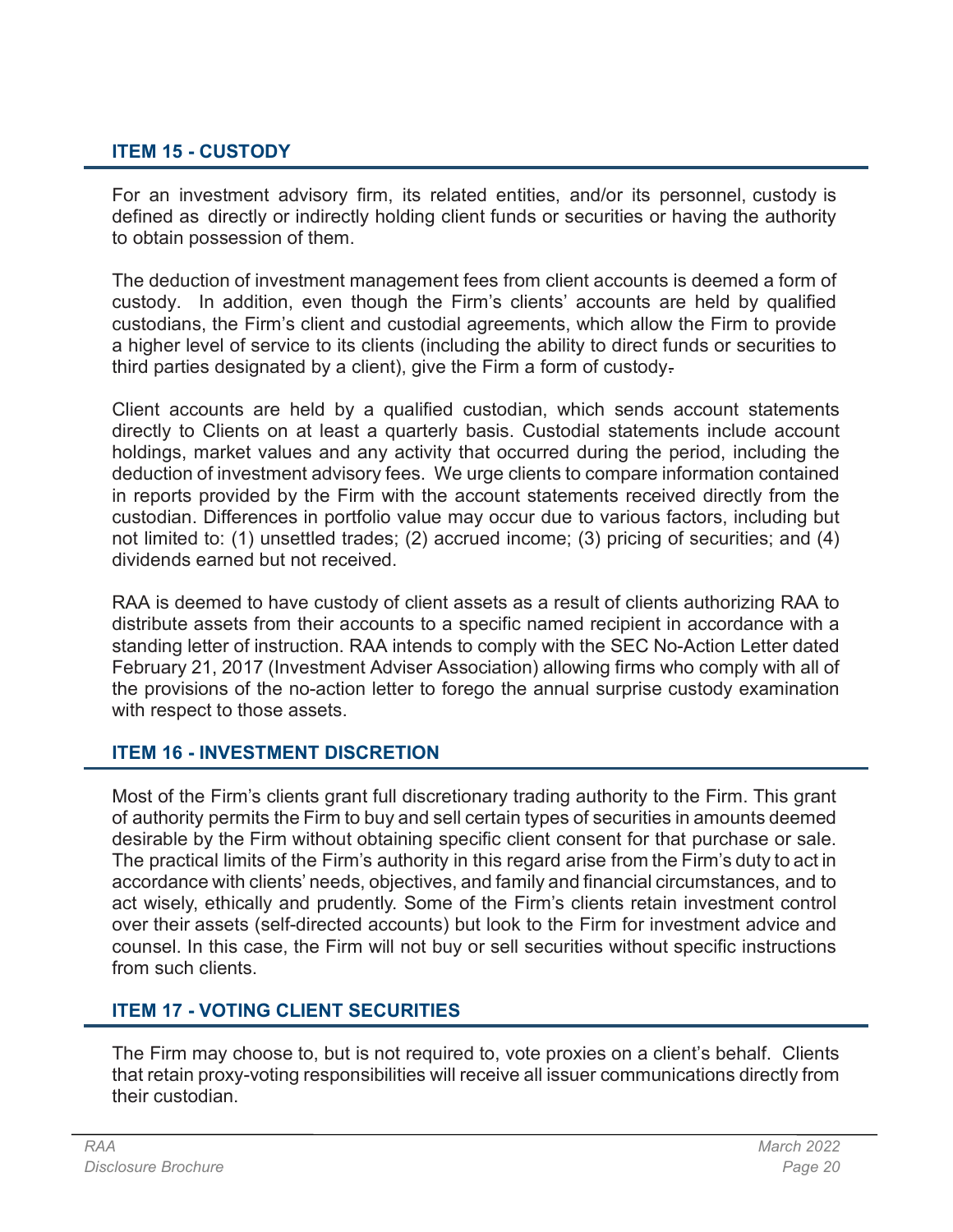When charged with the responsibility to vote proxies on behalf of its clients, the Firm will vote such proxies through an independent, unaffiliated third-party voting service ("Broadridge") in accordance with policies and recommendations determined by Broadridge. Broadridge endeavors to make vote recommendations in a manner that is reasonably designed to eliminate any potential conflicts of interest. Broadridge is required to establish and maintain adequate internal controls and policies in connection with the provision of proxy voting services to the Firm, including methods to reasonably ensure that its analysis and recommendations are not influenced by a conflict of interest. The policies include voting guidelines for matters relating to, among other things, the election of directors, approval of independent auditors, executive compensation, corporate structure and anti-takeover defenses. Broadridge may abstain from voting from time to time where it determines that the costs associated with voting a proxy outweigh the benefits derived from exercising the right to vote.

In situations where a conflict of interest arises between the Firm and a Client with respect to a particular security or a specific issue on the proxy ballot, the conflict of interest will be disclosed to the Client and the Firm will take direction from the Client on how to cast their vote.

A report summarizing each corporate issue and corresponding proxy vote is available to clients upon request by contacting the Client Service Department.

### Class Actions

A securities "class action" lawsuit is a civil suit brought by one or more individuals on behalf of themselves and others who have been similarly harmed by the issuer of a certain security. Clients retain the right under the applicable securities laws to initiate individually a lawsuit or join a class-action lawsuit against the issuer of a security that was held, purchased or sold by or for a client. RAA will not initiate such a legal proceeding on behalf of any of its clients and does not provide legal advice to clients regarding potential causes of action against such a security issuer and whether its clients should join a class-action lawsuit. RAA recommends clients seek legal counsel prior to making a decision regarding whether to participate in such a class-action lawsuit. RAA's services do not include monitoring or informing its clients of any potential or actual class-action lawsuits against the issuers of the securities that were held, purchased or sold by or for any of its clients. However, upon a client's specific instruction, RAA will provide factual information related to the individual client's investment history in the security underlying the individual or class-action lawsuit and provide assistance with the completion of a portion of certain class-action paperwork. At no time should such assistance by RAA be deemed as a substitute for consulting with legal counsel.

## ITEM 18 - FINANCIAL INFORMATION

Registered investment advisers are required to provide certain financial information or disclosures about their financial condition. The Firm has no financial commitment that